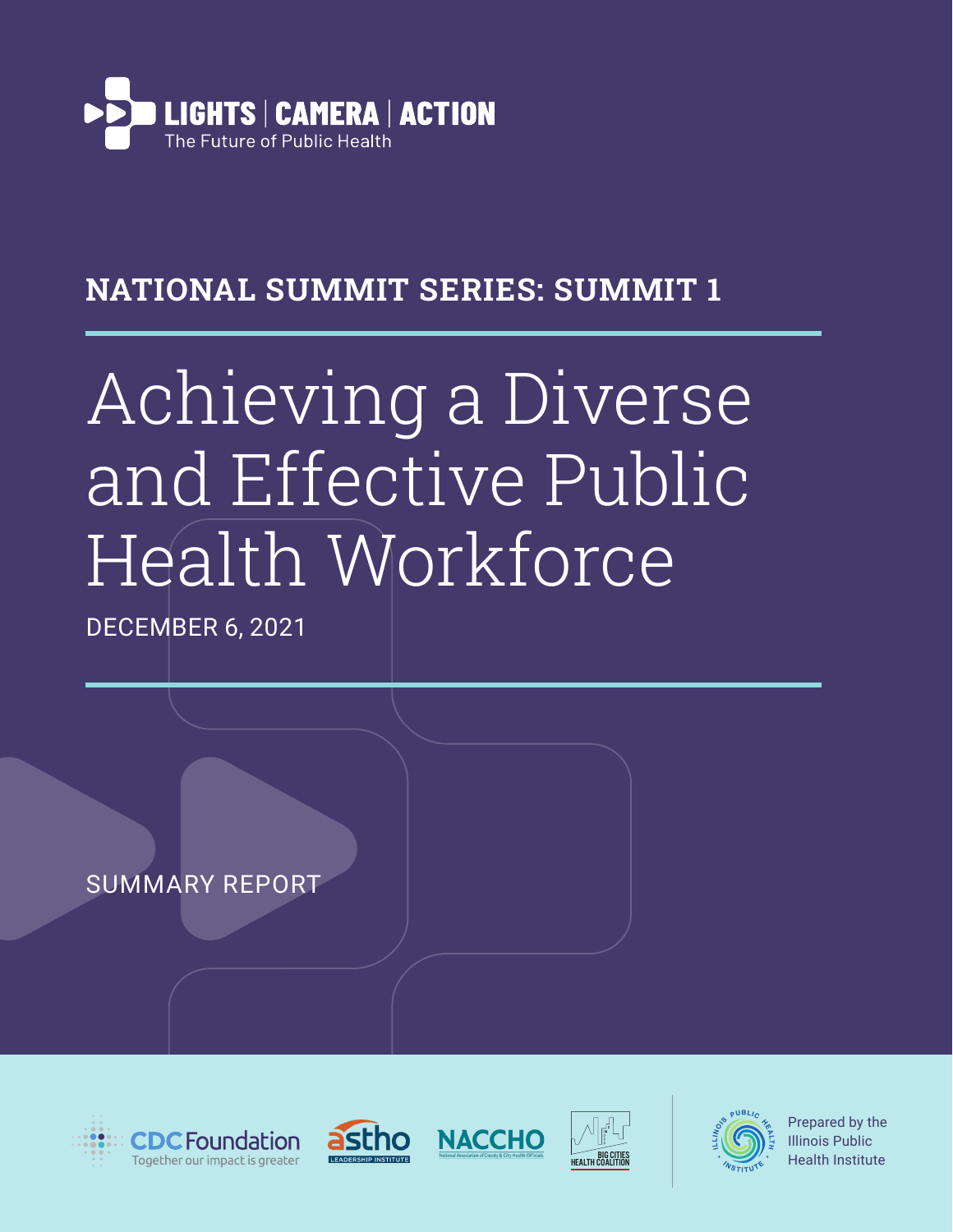## Contents

| Lights, Camera, Action: The Future of Public Health National Summit Series 3 |
|------------------------------------------------------------------------------|
| Achieving a Diverse and Effective Public Health Workforce 4                  |
| <b>LIGHTS: Inspiring Public Trust, Sustained Funding</b>                     |
|                                                                              |
|                                                                              |
|                                                                              |
|                                                                              |
|                                                                              |
| <b>CAMERA: Investing in Sustainability and Centering Equity13</b>            |
| Apply a Scientific Approach to Workforce Development Planning 13             |
| Modernize Human Resources Systems and Infrastructure15                       |
| Develop Approaches to Utilizing Intermediaries to Supplement and             |
| Support the Public Health Workforce Short- and Long-Term 21                  |
| ACTION: Building a Diverse and Inclusive Workforce 23                        |
|                                                                              |
|                                                                              |
| LIGHTS: Inspiring Public Trust, Sustained Funding and Recruitment26          |
|                                                                              |
|                                                                              |
|                                                                              |
|                                                                              |

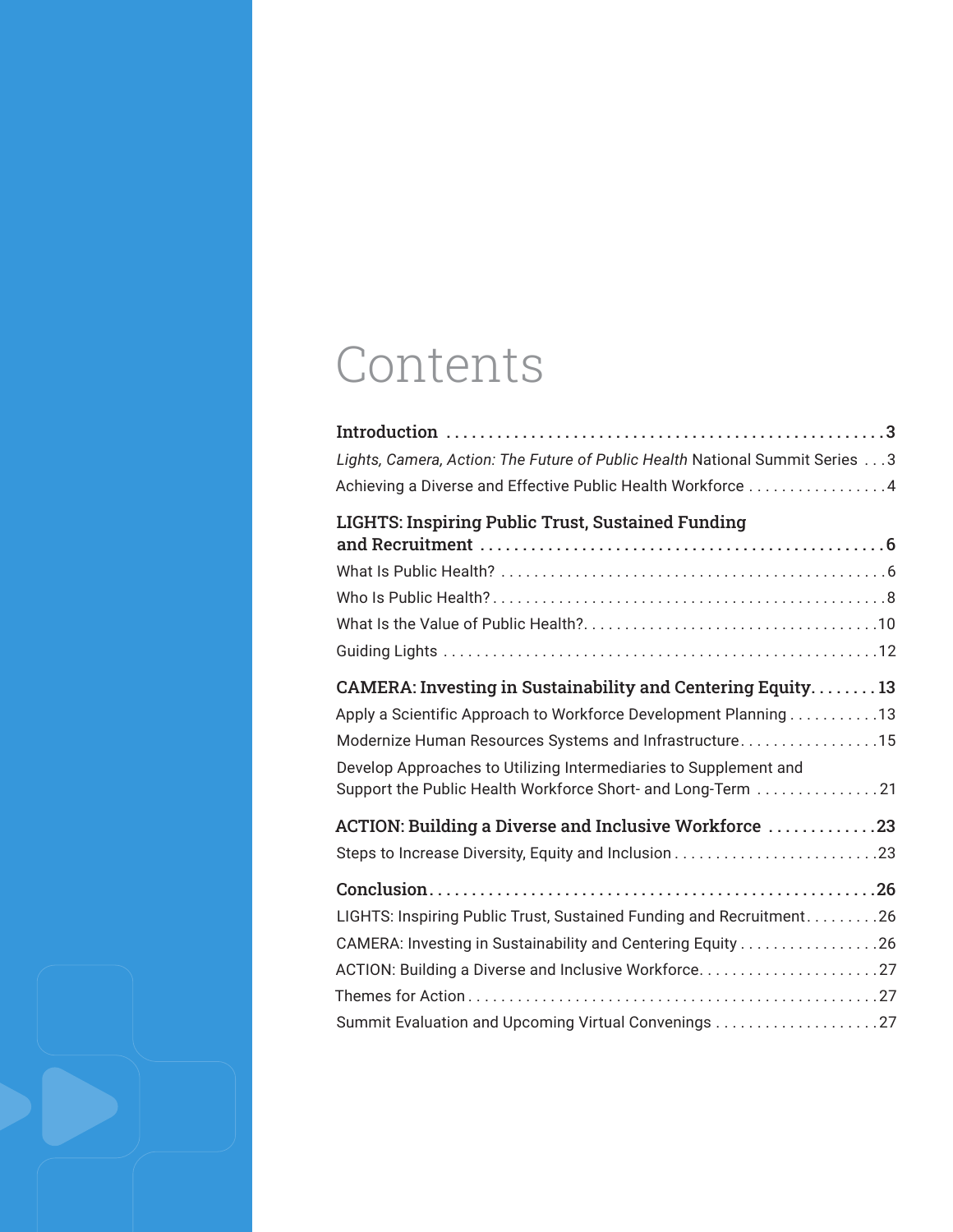# <span id="page-2-0"></span>Introduction

## *Lights, Camera, Action: The Future of Public Health* **National Summit Series**

A new summit series launched in December 2021 to explore themes in support of the future of public health with the theme of *Lights, Camera, Action: The Future of Public Health*. This national summit series not only presents a comprehensive and critical view of the current landscape of public health in the United States but—more importantly—it convenes public health workers and key stakeholders across disciplines and across the nation to collaboratively construct a harmonized, strategic and action-oriented approach to move the field forward following decades of underinvestment and two years of a devastating pandemic.

The theme of the summits—*Lights, Camera, Action*—provides a framework through which the field can transform itself to meet the present and future needs of public health in the United States.

- Lights are the quiding lights from recent research, recommendations and action plans from leading public health organizations. These exemplars in practice and policy showcase the nation's current gaps and identify solutions to rebuild public health infrastructure.
- Camera refers to framing public health through the lens of the pandemic and its impact on the public's trust in the field. Today, there is a need for the United States to refocus the camera to rebuild trust and transform public health. The camera also emphasizes the need for everything public health does and touches to be framed through an equity lens.
- Action represents the steps public health officials and partners can take to address the issues illuminated by the lights and captured through the camera lens. Public health officials at all levels of state, local and national governments have a role to play in shaping a public health system built for today's needs and tomorrow's challenges.

The *Lights, Camera, Action National Summit Series* is a collaboration of the CDC Foundation, the National Association of County and City Health Officials (NACCHO), Association of State and Territorial Health Officials (ASTHO) and Big Cities Health Coalition (BCHC). Support for the summits is generously provided by partners United Health Foundation and the Robert Wood Johnson Foundation.

The summit series grew out of a coalition of organizations brought together by the Bipartisan Policy Center to develop a five-year road map for public health leaders and elected officials. Their goal is to influence strategic investments and decision-making to build a more robust and sustainable public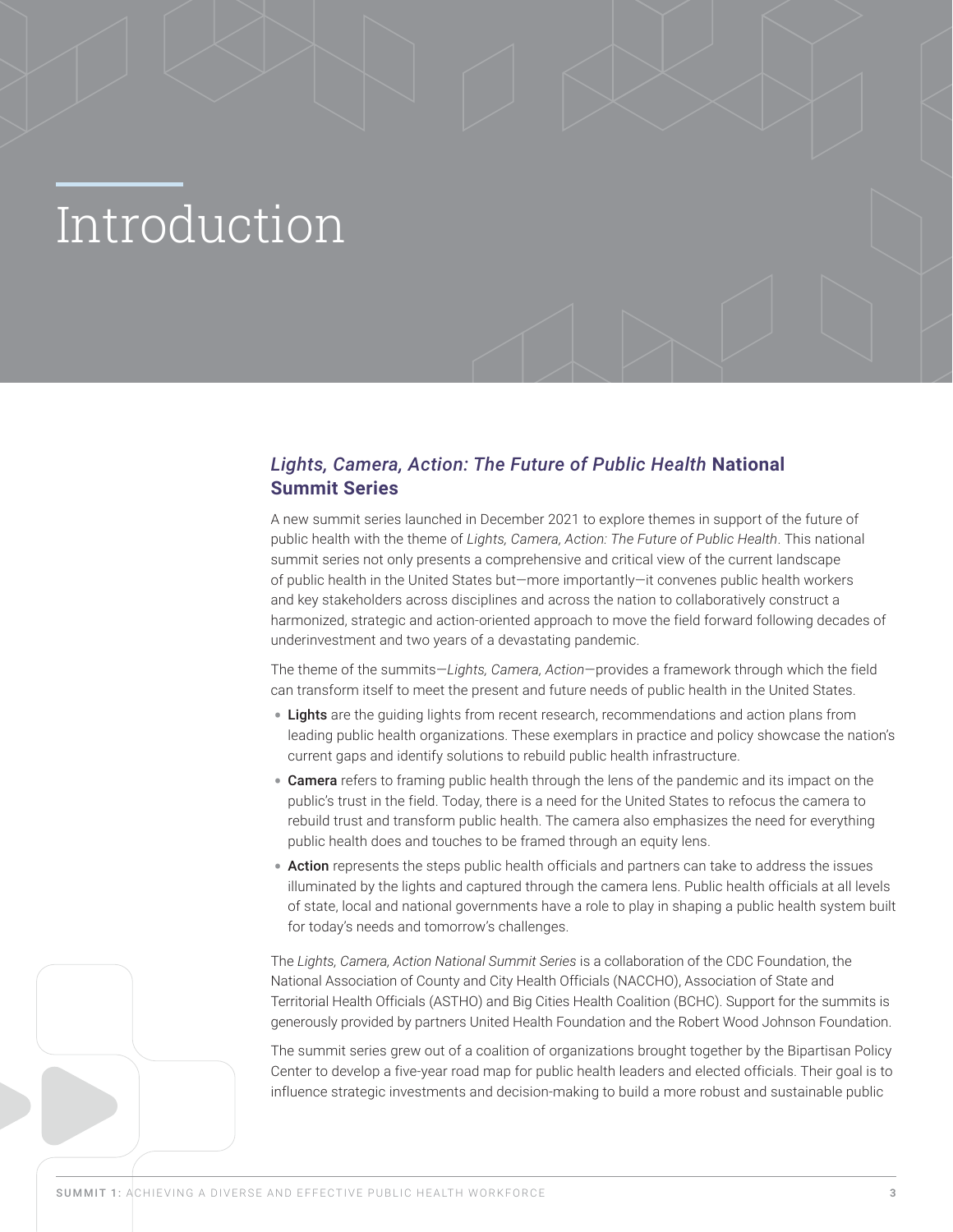health system. The reports that came out of that coalition, *[Public Health Forward: Modernizing the](https://bipartisanpolicy.org/report/public-health-forward/)  [U.S. Public Health System](https://bipartisanpolicy.org/report/public-health-forward/)* and *[The Future of Public Health: A synthesis report for the field](https://drive.google.com/file/d/1hkHkzxSHCDZR--XSMraedDMWkZ_HtSJ1/edit)*, provided the foundation for these summits.

Many of the themes and suggestions that emerged from this summit reflect those in the *Public Health Forward* and *The Future of Public Health* reports while also adding details of individual and shared experiences of summit presenters and participants.

The four virtual convenings of the summit series are focused around key priority areas: (1) workforce development; (2) data and technology; (3) financing, law and governance; and (4) cross-sector partnerships and community engagement. The overarching goal of the summits is that together we can write a new script and produce a new future for public health in America.

This summary report provides an overview of the discussion in the first virtual convening held on December 6, 2021. Similar reports will be available following the other three summits as well. In addition, a video recording of the first summit is available at [www.futureofpublichealth.org](https://futureofpublichealth.org).

This report highlights key observations and themes for action identified by summit speakers and participants that stakeholders can use to guide their efforts to advance the future of public health in the United States.

## <span id="page-3-0"></span>**Achieving a Diverse and Effective Public Health Workforce**

A 2021 report by Trust for America's Health, *[The Impact of Chronic Underfunding on America's](https://www.tfah.org/wp-content/uploads/2021/05/2021_PHFunding_Fnl.pdf)  [Public Health System](https://www.tfah.org/wp-content/uploads/2021/05/2021_PHFunding_Fnl.pdf)*, highlights the root causes of the challenges the public health workforce is facing in its description of the current landscape of public health in the United States:

**"***Under-resourced, understaffed, and overburdened health agencies responded to a major pandemic with inadequate systems, and the country's longstanding failure to invest in disease prevention, to address the root causes of poor health and to promote health equity made the nation less resilient."*

While the pandemic spotlight made public health more visible to the public, it also made abundantly clear to public health workers how the system has failed them.

**"***Throughout the pandemic, we have also seen public health heroes emerge. During this time, we've been in the midst of the most dangerous health threat the world has seen in 100 years, and the public health community has really been heroic in their actions, and often their work has been unrecognized. Our nation owes our public health workers a debt of gratitude."*

JUDY MONROE, MD, PRESIDENT AND CEO, CDC FOUNDATION

For these reasons, the first of the four virtual convenings of the *Lights, Camera, Action: The Future of Public Health* summits focused on public health workforce development. Throughout the first summit, speakers and attendees discussed the challenges faced by the public health workforce and how the field can overcome them together and build a stronger, more diverse and more effective workforce for the future.

Speakers acknowledged that this moment is a turning point for public health in the United States. The renewed attention to the field of public health creates a window of opportunity to fundamentally transform public health infrastructure for a sustainable future. That transformation must start with structural change in the way the field is funded.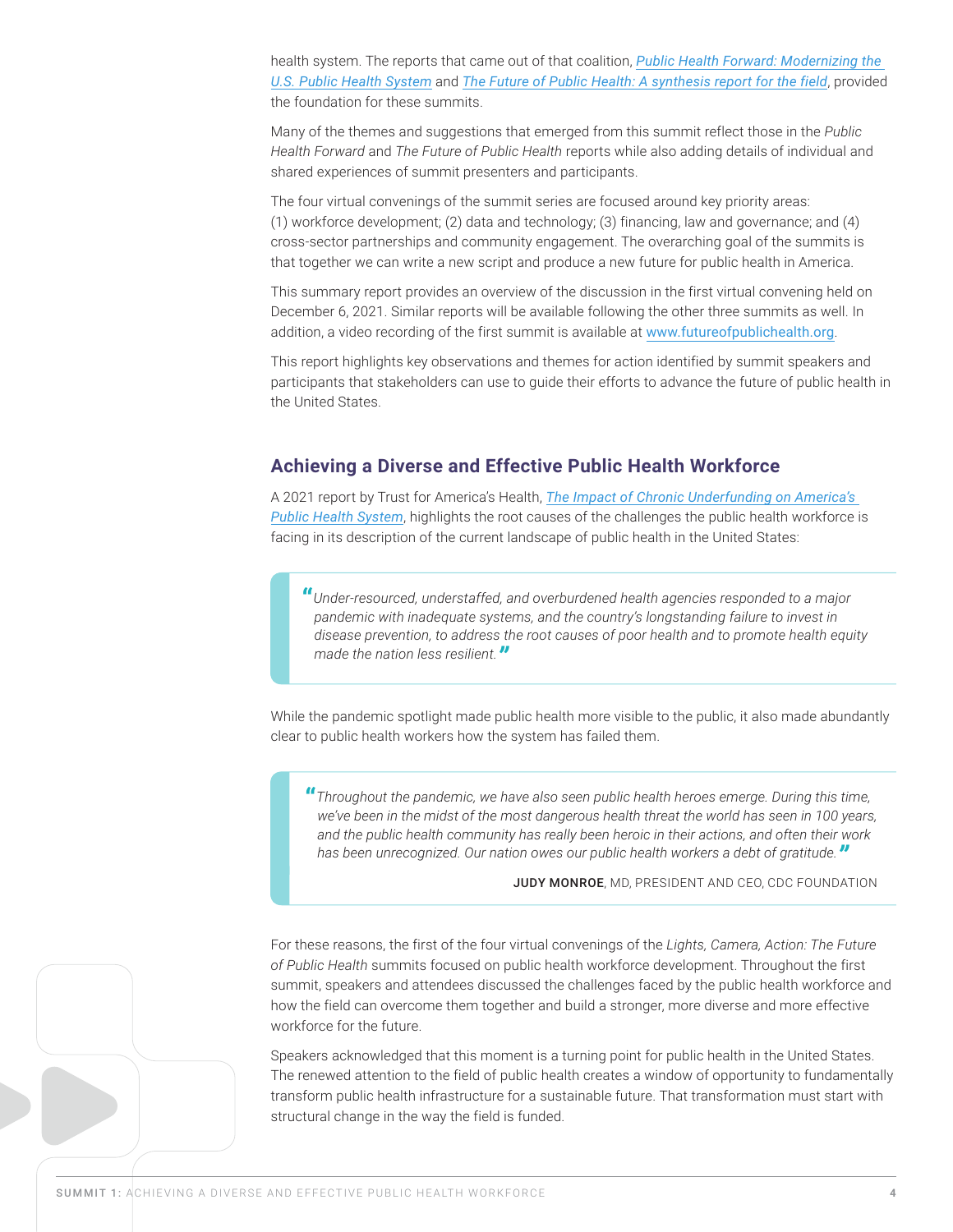For decades, public health has been subjected to "feast or famine" funding cycles, where booms in funding in response to periodic crises are followed by years of anemic budgets.

**"***We've seen this picture before. Something bad happens. They throw some money at it. Sometimes it's enough, sometimes not, sometimes more than we need in a short period of time, but usually not in a sustainable way. The problem kind of gets controlled but doesn't completely go away. The resources then dramatically go away, but the performance expectation extends far beyond both the money and the event."*

> GEORGES BENJAMIN, MD, EXECUTIVE DIRECTOR, AMERICAN PUBLIC HEALTH ASSOCIATION

With the current unprecedented influx of federal funding, this moment provides an unparalleled opportunity to reshape the public health system and make the case for sustained funding and infrastructure to build and support a public health workforce that is prepared to better meet the needs of the workforce, the communities they serve and any future challenges.

**"***Today, we're seeing significant funding come into the public health profession. It is now incumbent on the field—working with our elected officials, community partners, businesses and the public we serve—to ensure the funding is strategically deployed to ensure solid footing for public health going forward."*

#### JUDY MONROE, MD, CDC FOUNDATION

**"***We must build a robust public health workforce, a workforce that is appropriately trained, that is technically expert and reflective of the diversity within the communities that they serve…. We need the right people, in the right place, with the right training, at the right time to protect Americans from public health threats."*

#### ROCHELLE P. WALENSKY, MD, MPH, DIRECTOR, CDC

Throughout the discussions in the plenary session, the breakout groups and the active chat during the summit, several key themes surfaced for how to achieve a diverse and effective public health workforce. This report frames these topics through the summit series' theme.

- Lights: Repositioning public health's public image will be key to regaining public trust, advocating for sustained investment and recruiting a diverse workforce that represents the communities public health serves.
- Camera: Ensuring a diverse and effective public health workforce requires investing in sustainability and centering equity.
- Action: Doubling down on building a diverse and inclusive workforce will help to eliminate issues illuminated by the lights and refocused by the camera.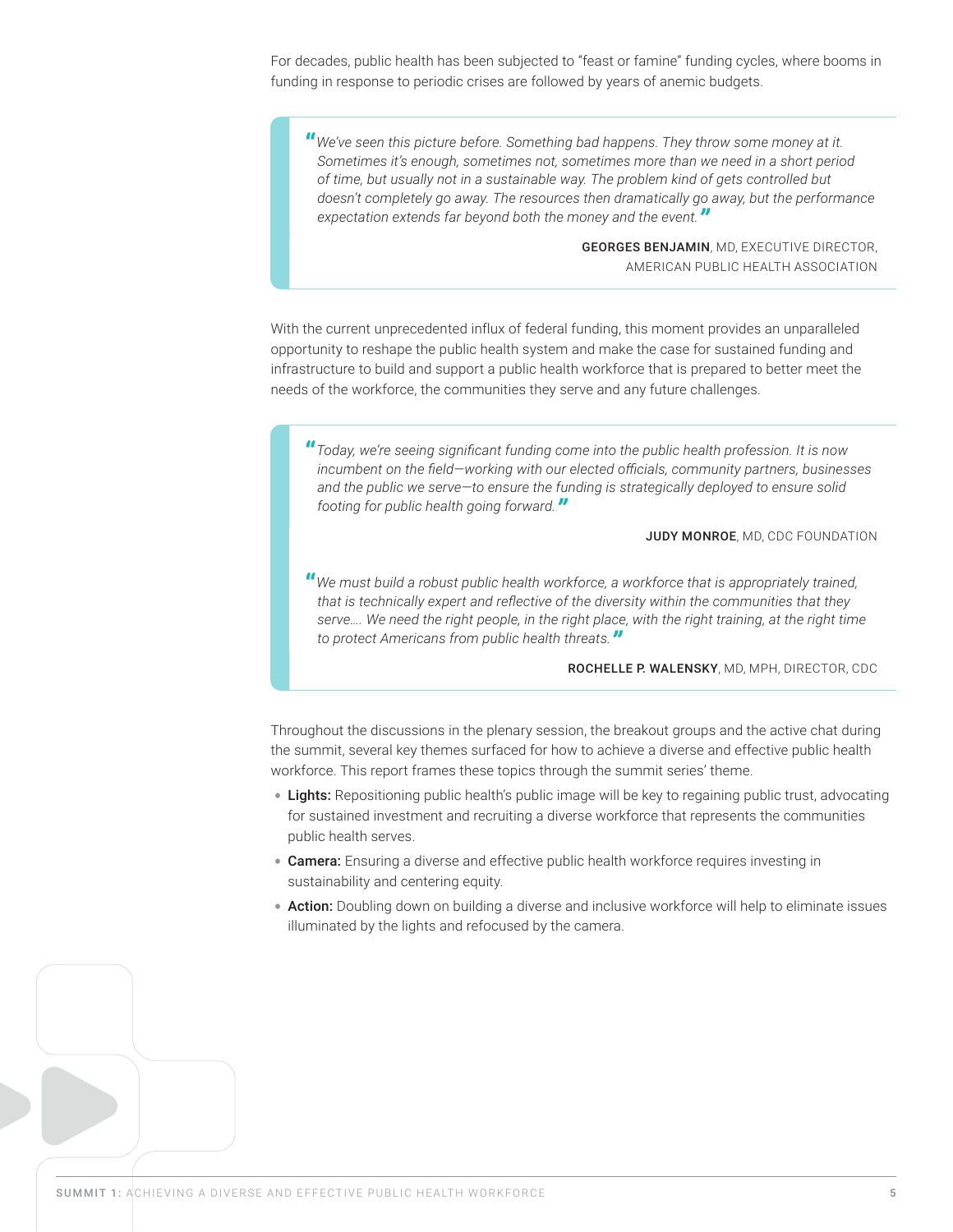## <span id="page-5-0"></span>LIGHTS:

## Inspiring Public Trust, Sustained Funding And Recruitment

## **LIGHTS**

#### [What Is Public Health?](#page-5-1)

[Who Is Public Health?](#page-7-1)

[What Is the Value of](#page-9-1)  [Public Health?](#page-9-1)

[Guiding Lights](#page-11-1)

A fundamental issue the first convening shined a light on is the need for public health to reposition itself to simultaneously meet the needs of rebuilding public trust; making the case for ongoing investment and infrastructure supports; and supporting, retaining and increasing the diversity of the workforce.

**"***One of our biggest challenges in public health is telling our story—telling it effectively, telling it meaningfully, telling it in a way that people can understand what exactly it is that we do. The narrative that we have built for ourselves has not been effective."*

RENEE CANADY, PHD, CHIEF EXECUTIVE OFFICER, MPHI

Public health must develop a unified campaign to effectively rebuild its image, communicate the universal value of public health across all stakeholders and regain public trust. These messages should not only strengthen public perceptions of the value of public health and build support for ongoing investment in public health systems but also aid in recruiting from the diverse communities public health serves.

### <span id="page-5-1"></span>**What Is Public Health?**

As Georges Benjamin, MD, executive director of the American Public Health Association (APHA), stated during this first virtual convening, "we all in public health used to chuckle about the fact that even our family members didn't know what we did."

An eternal problem for the field has been that no one pays attention to public health when things are going well. The past two years of the COVID-19 pandemic, however, have brought to light how essential it is to consistently inform the public of all the field does to improve their lives, in both good times and bad.

During the pandemic, the dialogue about public health has often been overtaken by individuals outside of the field, including some who previously had limited awareness of public health and its emphasis on prevention and health equity.

In order to build greater public appreciation for and trust in the public health profession, including attracting a more diverse workforce, the field must do a better job explaining the essential role of public health in promoting and securing community well-being and health equity.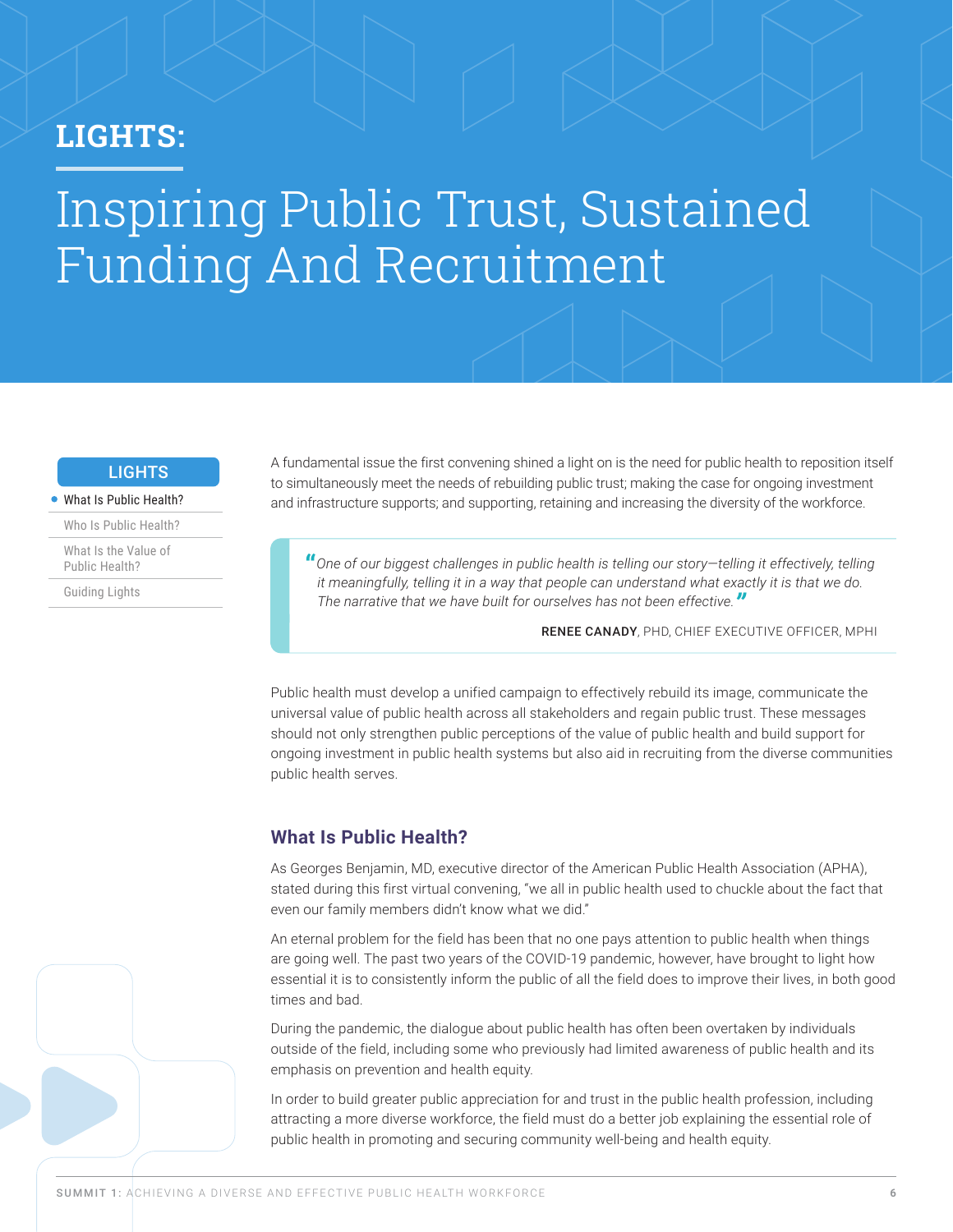#### **Frame public health as essential infrastructure**

One important suggestion that emerged from summit 1 is reframing public health as part of the nation's essential infrastructure. The terms "essential workers" and "infrastructure" have become commonplace over the last year or two, so the concept has a solid foundation from which to build.

**"***Over the last six or eight months in Washington, DC, the buzzword has been 'infrastructure.' And we hear about roads, bridges, tunnels or the electric grid, water, energy…. It's time that*  we communicate to the nation as well as policy makers that if public health isn't part of our *nation's infrastructure, I don't know what is. It's exactly what everyone takes for granted, and yet it's necessary to ensure the conditions so that populations can be healthy."*

ANAND PAREKH, MD, CHIEF MEDICAL ADVISOR, BIPARTISAN POLICY CENTER

This framing does not need to be a partisan issue. Indiana's Governor Eric Holcomb recognized the fundamental role of public health in the economy when he called his state's public health system "its Achilles' heel" in Indiana's economic recovery and resiliency. In response, he established by [executive order](https://www.in.gov/gov/files/Executive-Order-21-21-Governors-Public-Health-Commission.pdf) the Governor's Public Health Commission to find solutions to strengthen the state's public health system.

Similarly, rather than framing public health workforce development as a public health problem, participants in this first virtual summit proposed that it should be framed as a local and state workforce opportunity.

Another way to frame public health as essential infrastructure, as one summit attendee suggested, is by advocating for the Health Resources and Services Administration (HRSA) to create a designation for public health shortage areas (PHSAs), since HRSA identifies other community infrastructure shortfalls by designating health professional shortage areas (HPSAs) and medically underserved areas (MUAs).

#### **Address the recent politicization of public health work through strategic communications**

Summit 1 also shined a light on tensions within public health. For example, regarding the recent politicization of the field, one participant said:

**"***We need to stop trying to remain apolitical. This environment is too precarious to try and advocate in good faith with those who don't believe COVID-19 is real, that systemic racism doesn't exist and that climate change is a hoax. If we want to save lives, we need to be brave and honest in our language."* 

Dr. Benjamin explained the key is acknowledging that public health functions in an inherently political environment, while at the same time striving to maintain "the respect and trust of all the people that provide us oversight including our elected officials, our bosses, as well as the public."

#### **Introduce public health education early in schools**

One suggestion put forward in the summit to build and maintain respect and trust is to start early by educating the public about public health in elementary, middle schools and high schools. Introducing children to the field of public health from an early age will communicate the good that public health does and inspire trust and support while also sparking future interest in students to want to become part of the public health workforce.

As several summit participants noted, "public health is so mission-driven, and many young people are looking for that." Teaching students to recognize what public health is and does from a young age can serve as an excellent recruitment tool.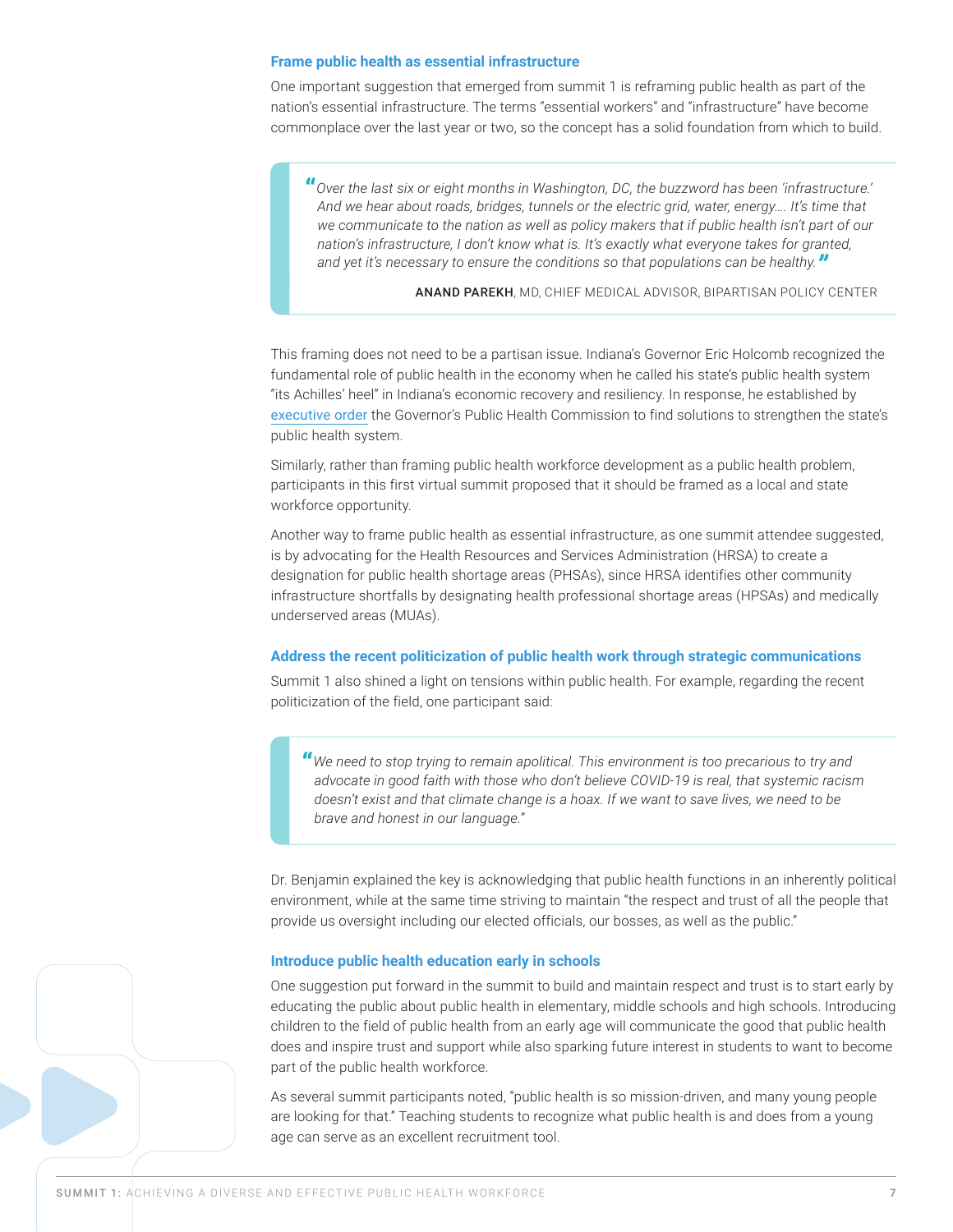## **LIGHTS**

<span id="page-7-0"></span>[What Is Public Health?](#page-5-1)

#### [Who Is Public Health?](#page-7-1)

[What Is the Value of](#page-9-1)  [Public Health?](#page-9-1)

[Guiding Lights](#page-11-1)

## <span id="page-7-1"></span>**Who Is Public Health?**

#### **Update formal enumeration and taxonomy of the public health workforce**

The best recent estimates of the public health workforce come from a 2018 *Forces of Change* [report](https://www.naccho.org/uploads/downloadable-resources/2018-Forces-of-Change-Main-Report.pdf) from NACCHO that found the public health system lost 56,000 jobs over the last decade, mainly due to funding shortfalls. Similarly, a 2019 NACCHO [issue brief](https://www.naccho.org/uploads/downloadable-resources/2019-Profile-Workforce-and-Finance-Capacity.pdf) determined that local health departments lost 17 percent of their staff since 2008, noting that "the workforce has not fully recovered from the cuts suffered during and after the Great Recession." A 2021 *Staffing Up* [report](https://debeaumont.org/wp-content/uploads/2021/10/Staffing-Up-FINAL.pdf) recommends that the public health system needs a minimum of 80,000 more full-time public health workers—an 80-percent increase from current levels—to adequately serve the nation.

**"***We're here today because we agree we never again want to see public health in the position we were at the start of this current pandemic…. The pandemic laid bare the gaps resulting from the decades-long erosion of workforce support."*

ROCHELLE WALENSKY, MD, MPH, CDC

In order to make the case for sustained funding and support for the public health workforce, the field needs accurate and localized data detailing where and when those gaps exist. Participants in one of the breakout group discussions highlighted the value of consistent, reliable and readily accessible data on the composition of the local public health workforce and its needs.

**"***We need a solid advocacy backbone. We need to align profiles and make sure we know how much staff and money we need when senators and others need quick answers. We often can't get full data and do good advocacy work because health departments don't have time to send the data."*

Furthermore, a key aspect of repositioning public health with unified messaging will involve clarifying for the public the multisectoral and multidisciplinary nature of the public health workforce. To communicate the multitude of ways public health shapes and positively influences the lives of the public and to celebrate the diversity of its workforce, the field should define the vast array of disciplines and sectors that engage in public health work. One summit attendee provided an example of one effort to do just that from [the United Kingdom](https://www.rsph.org.uk/our-work/policy/wider-public-health-workforce/rethinking-the-public-health-workforce.html).

#### **Emphasize community power-building as a core function of public health infrastructure**

Beyond communicating the field's value, it is essential the new public health narrative leverage the current attention on the devastating and ongoing impacts of systemic racism by shining a spotlight on its implications for public health. Drawing attention to the role the public health workforce can play in addressing systemic racism can also help encourage members of the most-impacted communities to join the field.

One way to achieve this vision is by emphasizing the community power-building function of public health work. Human Impact Partners (HIP) described this approach in a tweet during the summit:

**"***Our vision of public health includes power-building with historically marginalized communities and creating space for their expertise as part of the workforce development conversation and the ecosystem of a healthy public health system."*

HUMAN IMPACT PARTNERS (@HUMANIMPACT\_HIP)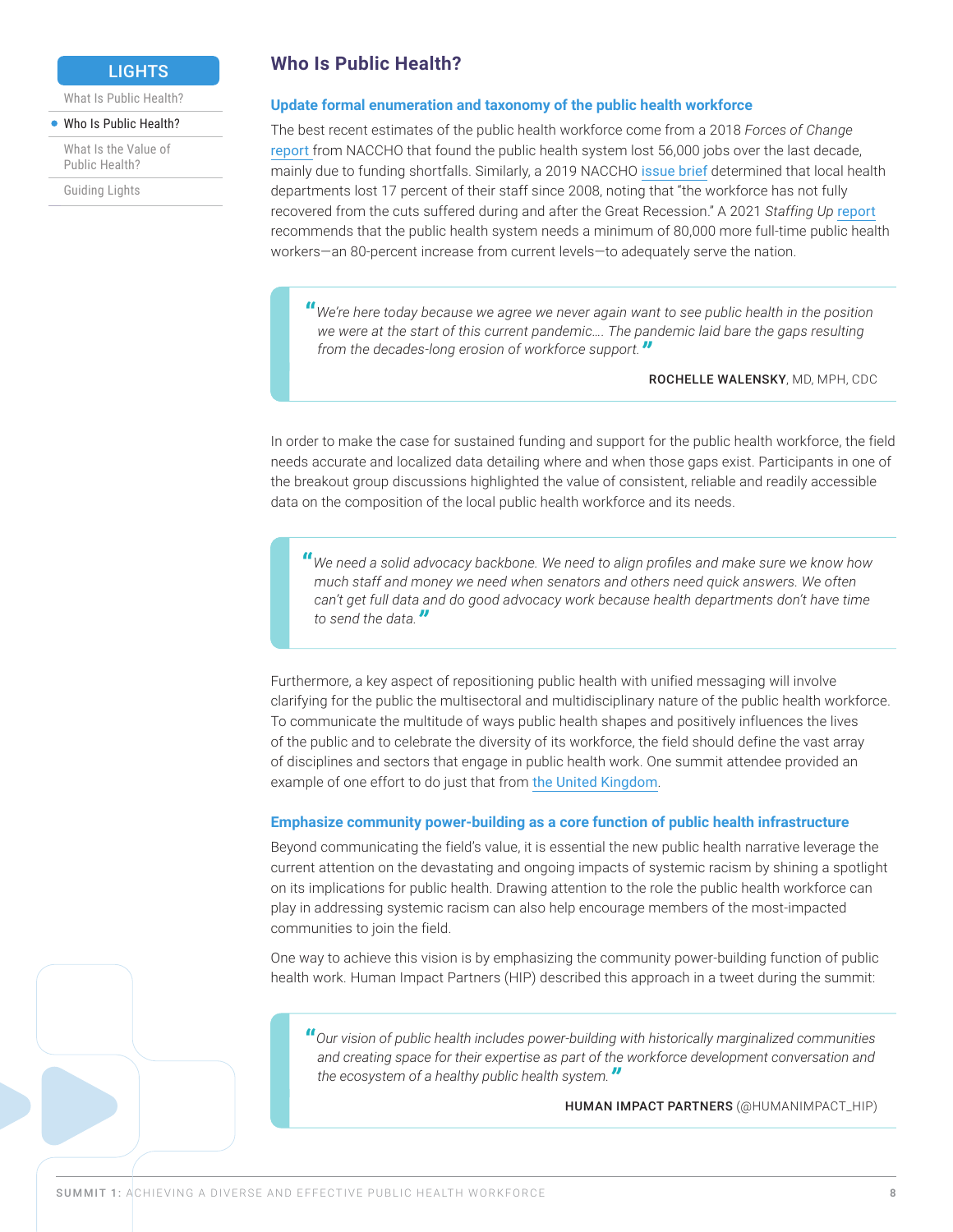The Kresge Foundation also shared details of its initiative [in partnership with Human Impact](https://kresge.org/news-views/new-health-program-focus-area-aims-to-strengthen-community-health-ecosystems/)  [Partners](https://kresge.org/news-views/new-health-program-focus-area-aims-to-strengthen-community-health-ecosystems/) for power-building with public health departments.

In a *[NACCHO Exchange](https://humanimpact.org/hipprojects/shifting-and-sharing-power-public-healths-charge-in-building-community-power/)* article, Human Impact Partners explain how community engagement has long been integral to the work of public health, particularly in local health departments. In fact, as HIP points out, one of the [10 essential public health services](https://www.cdc.gov/publichealthgateway/publichealthservices/essentialhealthservices.html) is to "strengthen, support, and mobilize communities and partnerships." But HIP encourages the field to go further to address systemic inequities:

**"***This is our growing edge in public health—to shift the purpose of our community engagement to be in service of community power-building."*

Local health departments can best support community-based organizations in power-building by leveraging the power that being a government agency grants them, such as providing data and information to support community demands, using their authority to provide testimony when requested, highlighting the health impacts of proposed policies on specific communities and providing direct support and capacity building through funding.

All of this work requires dedicated long-term partnerships with community-based organizations not just one-off coalitions focused on a single issue but ideally permanent alliances. These kinds of alliances can be explored further in summit 4, which will focus on catalyzing cross-sectoral partnerships and community engagement.

#### **Lift up the key role played by community health workers in bridging the gap between government and communities**

The importance of community health workers (CHWs) and promotores (in Latino/a/x communities) was a dominant theme throughout the virtual convening on workforce development. Some key comments from panelists in summit 1 included:

**"***It is that community connection that often makes the difference, especially as we're working with communities who are very skeptical about public health and government. We're really trying to better connect local public health with the culture, the traditions and the languages that are needed in their own communities."*

> ANTONIA BLINN, DIRECTOR OF PERFORMANCE MANAGEMENT AND QUALITY IMPROVEMENT, MASSACHUSETTS DEPARTMENT OF PUBLIC HEALTH

**"***[Just as they were during the HIV/AIDS epidemic,] community health workers have been the essential workers, and they've been critical in fighting the pandemic and with vaccinations. We've been lauded for our ability to go out into the community to be able to reach those that are hard to reach, because we know where to find them."*

MARIA LEMUS, EXECUTIVE DIRECTOR, VISIÓN Y COMPROMISO

One of the panelists acknowledged that now is the moment to lift up the valuable contributions of these public health workers to the field, because it is their expertise that is needed to meet the challenges of the future.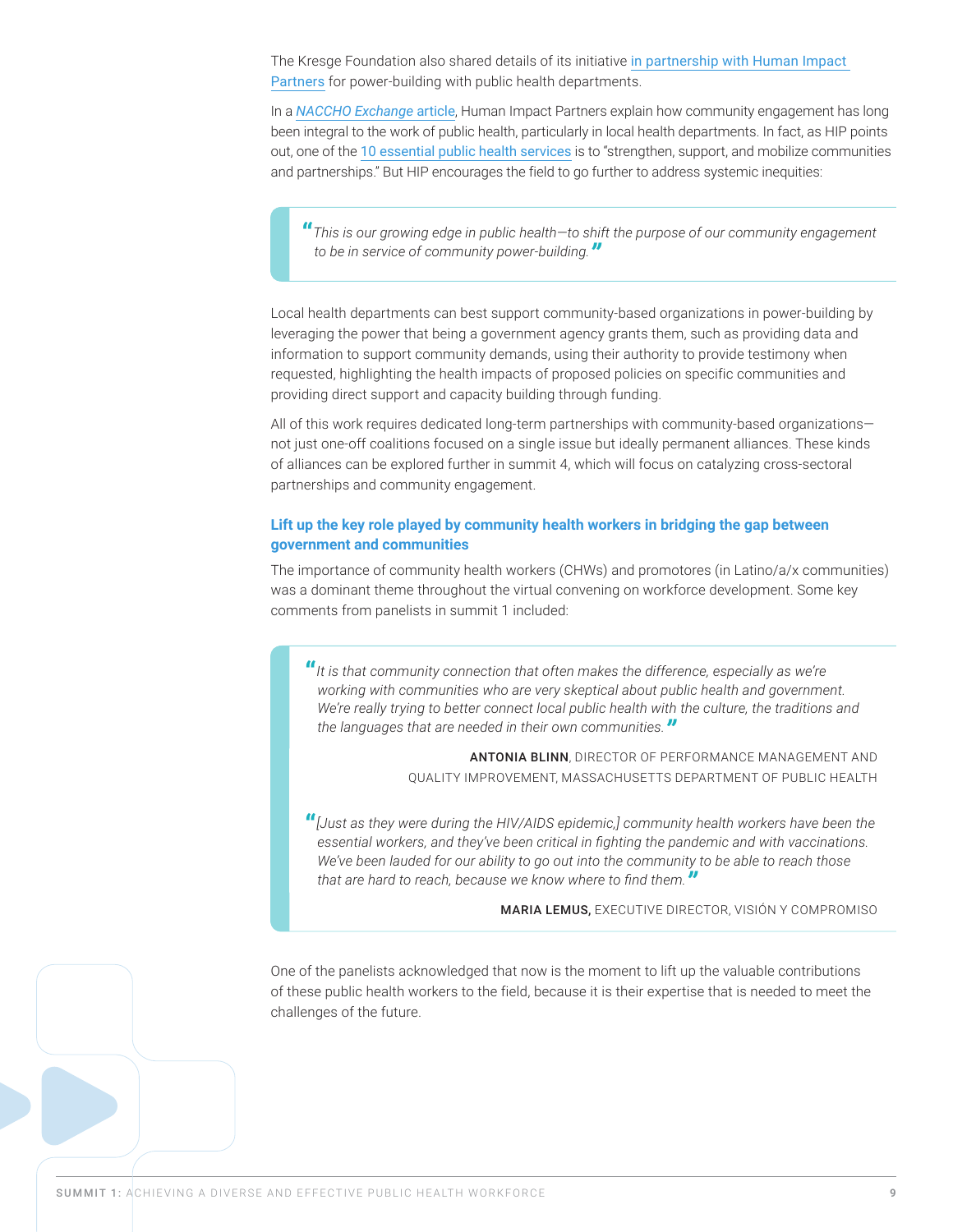<span id="page-9-0"></span>**"***We have the ability to promote an expanded understanding of community health workers as a professional workforce that is acknowledged, supported and resourced effectively. This is the moment to do that, and it will help us achieve our ultimate goal of addressing determinants of health by having that community-informed workforce really lead the way. It's community health workers and so many others who have the experience at the community level that are going to be necessary to really drive the effectiveness of our public health workforce moving forward."*

NICOLE ALEXANDER-SCOTT, MD, MPH, DIRECTOR, RHODE ISLAND DEPARTMENT OF HEALTH

A summit attendee concurred regarding the value of CHWs for the future of public health: "I've seen community-based contact tracers make deep connections across the political spectrum. They could reach out as community health workers, beyond COVID, on public health issues across the life course."

### <span id="page-9-1"></span>**What Is the Value of Public Health?**

#### **Feature diverse perspectives and messengers**

To educate the public on the work of public health and the value this work provides, it is essential to engage a variety of perspectives including economists, the private sector and the arts.

One summit participant noted that having a public information officer (PIO) embedded in their health department was very helpful for messaging and "making sure the residents knew the scope of public health, its implications and how none of it works without their buy-in."

Other attendees noted the importance of the economic perspective in communicating public health's value, particularly to the business community and policy makers, through indicators such as cost savings and return on investment:

**"***Public health supports economic security. Labor and industry professionals know this, but we seem to focus on the social impacts. Unfortunately, economic security has a broader listening audience. So we need to work these talking points and data into our messaging."*

A preview for summit 2 was the recognition that public health needs to establish sources of consistent, readily available data for such advocacy.

To help deliver messaging to the most-impacted communities, once again it is essential to appreciate the key role of community partners and CHWs—in this case as ambassadors for public health.

**"***We need to partner with community-based organizations, faith-based organizations and tribal-serving and indigenous-serving organizations to really make sure that during this pandemic we're providing information in a way that is meaningful and is coming from community members who are trusted gatekeepers in those communities."*

ANTONIA BLINN, MASSACHUSETTS DEPARTMENT OF PUBLIC HEALTH

#### **LIGHTS**

[What Is Public Health?](#page-5-1)

[Who Is Public Health?](#page-7-1)

[What Is the Value of](#page-9-1)  [Public Health?](#page-9-1)

[Guiding Lights](#page-11-1)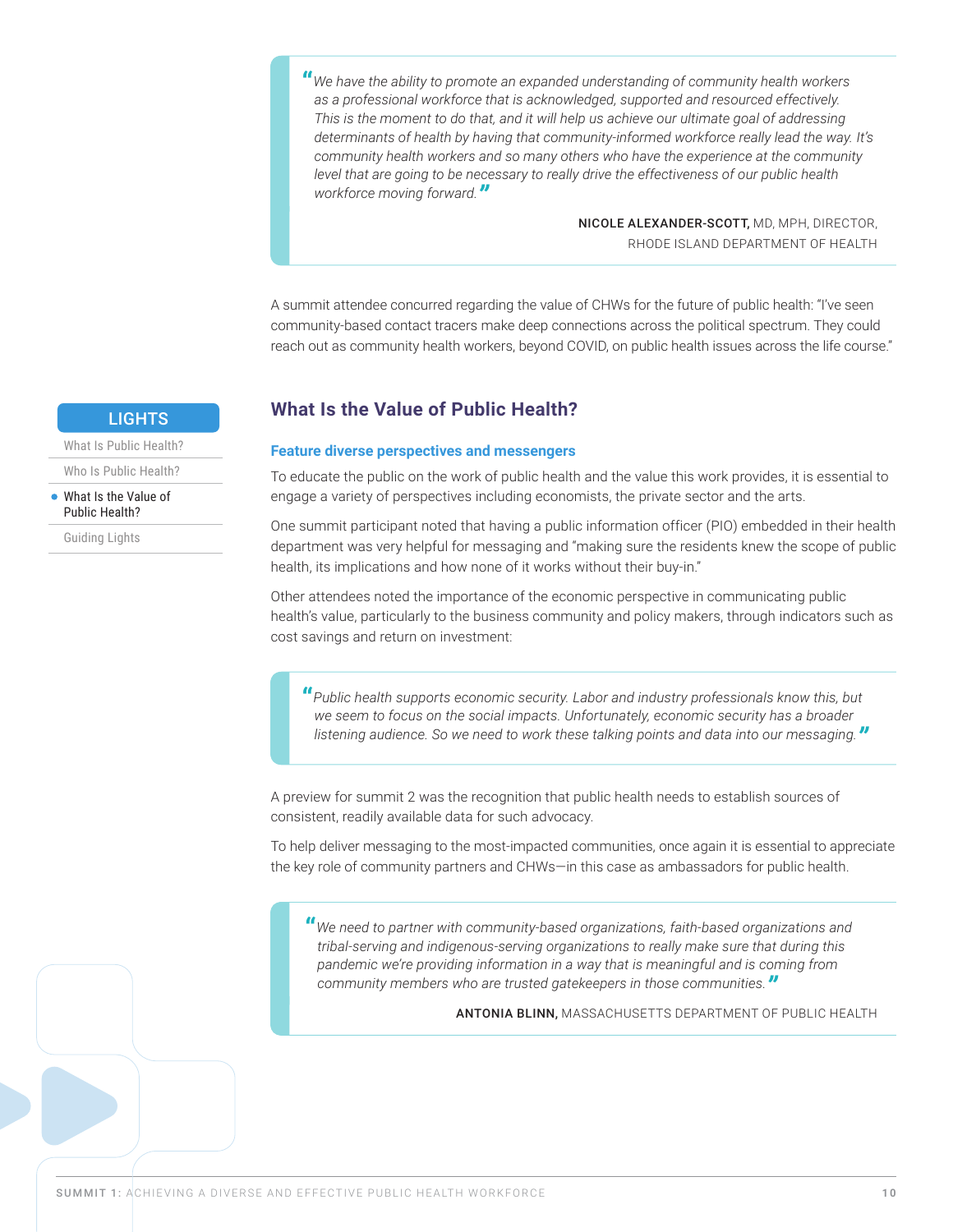#### **Engage legislators early and often to educate them about public health**

Panelists and summit participants from the National Conference of State Legislatures (NCSL) provided useful insight into how public health can use this moment of increased attention to public health to develop mutually beneficial working relationships with legislators. They recommend engaging with legislators long before an emergency situation arises. This approach helps both parties better understand what each brings to the table to achieve health equity for the community.

**"***State legislators are learning a lot about public health this year. It's a great time to let them know about what you're doing, what you need. Policy makers are getting interested in learning how they can support public health to be prepared for the next pandemic—from across parties, across the country."*

TAHRA JOHNSON, MPH, ASSOCIATE DIRECTOR, NCSL

**"***This is a GREAT time for educating state legislators. Public health has a spotlight, but I don't think all policy makers understand the clear role and value of public health professionals. I suggest identifying the health committee chairs in your state and reaching out to them and their staff...perhaps off the heels of newly released data and help them interpret it."*

**KELLY HUGHES, NCSL** 

#### **Advocate for sustained, long-term funding once pandemic-induced interest wanes**

Finally, the field needs to utilize its diverse perspectives, messengers and relationships with legislators to advocate for sustained funding for public health beyond the recent influx of short-term investments.

**"***When you implement policies that even go outside of the healthcare sector that are related to promoting health and cost control in states, when we can tie these messages around health with economic impact as well as a story of how it's directly impacting communities—these can*  be powerful tools in which we can actually raise awareness of the importance of investing in *public health. But it's going to take all of us to be able to champion those messages and to not lose sight of this. As we continue to navigate through the pandemic, we have to continue to then explain what does public health do on a day-to-day basis. Because often public health is invisible outside of the crisis, and yet we know how important and critical public health is on an everyday basis to promoting and protecting communities' health."*

J. NADINE GRACIA, MD, TRUST FOR AMERICA'S HEALTH

**"***We all need to make sure that policy makers, philanthropy, elected officials, public health leaders really understand just how vital the public health workforce is and that we need to invest in that workforce—and not just with dollars but all the other resources that we need to ensure that they and we can all do our jobs effectively."*

> CHRISSIE JULIANO, MPP, EXECUTIVE DIRECTOR, BIG CITIES HEALTH COALITION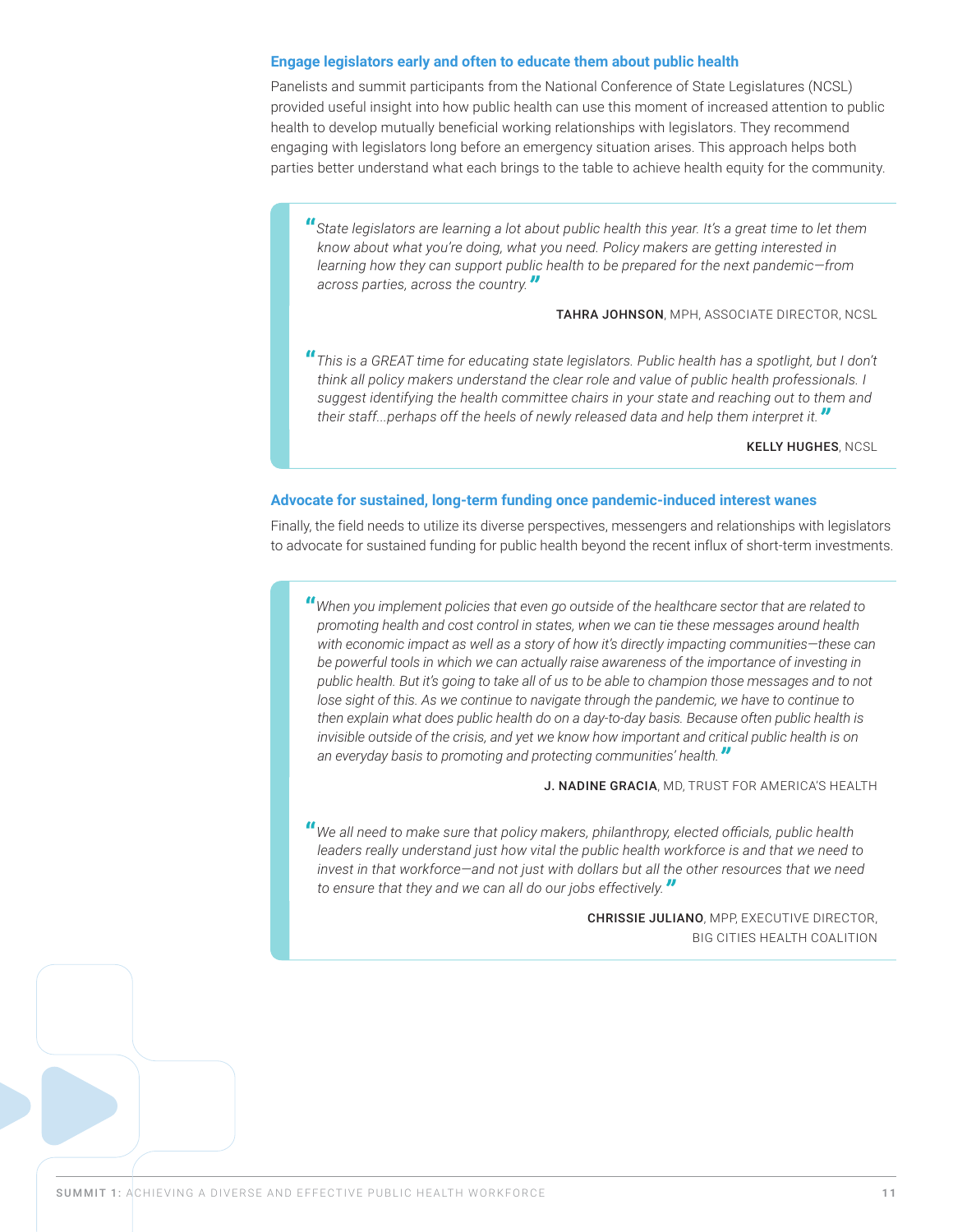### **LIGHTS**

#### <span id="page-11-0"></span>[What Is Public Health?](#page-5-1)

[Who Is Public Health?](#page-7-1)

[What Is the Value of](#page-9-1)  [Public Health?](#page-9-1)

**[Guiding Lights](#page-11-1)** 

## <span id="page-11-1"></span>**Guiding Lights**

#### **Aspirational guidelines for the future of public health**

Fundamental to the work of rebuilding public trust in public health, advocating for sustained funding and recruiting a diverse workforce with unified messages are several recent articulations of goals for the future of public health in the United States. Resources that inspired this national summit series include:

- [Public Health 3.0](https://www.healthypeople.gov/sites/default/files/Public-Health-3.0-White-Paper.pdf)
- [Public Health 3.0 After COVID-19—Reboot or Upgrade?](https://ajph.aphapublications.org/doi/epub/10.2105/AJPH.2021.306501)
- [10 Essential Public Health Services \(updated 2020\)](https://www.cdc.gov/publichealthgateway/publichealthservices/essentialhealthservices.html)
- *[Public Health Forward: Modernizing the U.S. Public Health System](https://bipartisanpolicy.org/report/public-health-forward/)*
- *[The Future of Public Health: A synthesis report for the field](https://drive.google.com/file/d/1hkHkzxSHCDZR--XSMraedDMWkZ_HtSJ1/edit)*

#### **Communications tools and resources**

Presenters and participants in the first virtual summit recommended specific tools and resources for effectively communicating the value of public health. Examples include:

- "The [Public Health Communications Collaborative](https://publichealthcollaborative.org) has been the best thing for our local health department. People react to that messaging better than to our state health department," according to one participant.
- Another participant noted that the City University of New York Graduate School of Public Health developed a fully online graduate program in [Health Communication for Social Change](https://sph.cuny.edu/academics/degrees-and-programs/masters-programs/ms-in-health-communication-for-social-change/).
- The *[Journal of Health Communication](https://www.tandfonline.com/journals/uhcm20)* was also recommended because it "provides a strong evidence base for investment in advancing communication capacity building and ultimately trust in public health leadership and infrastructure."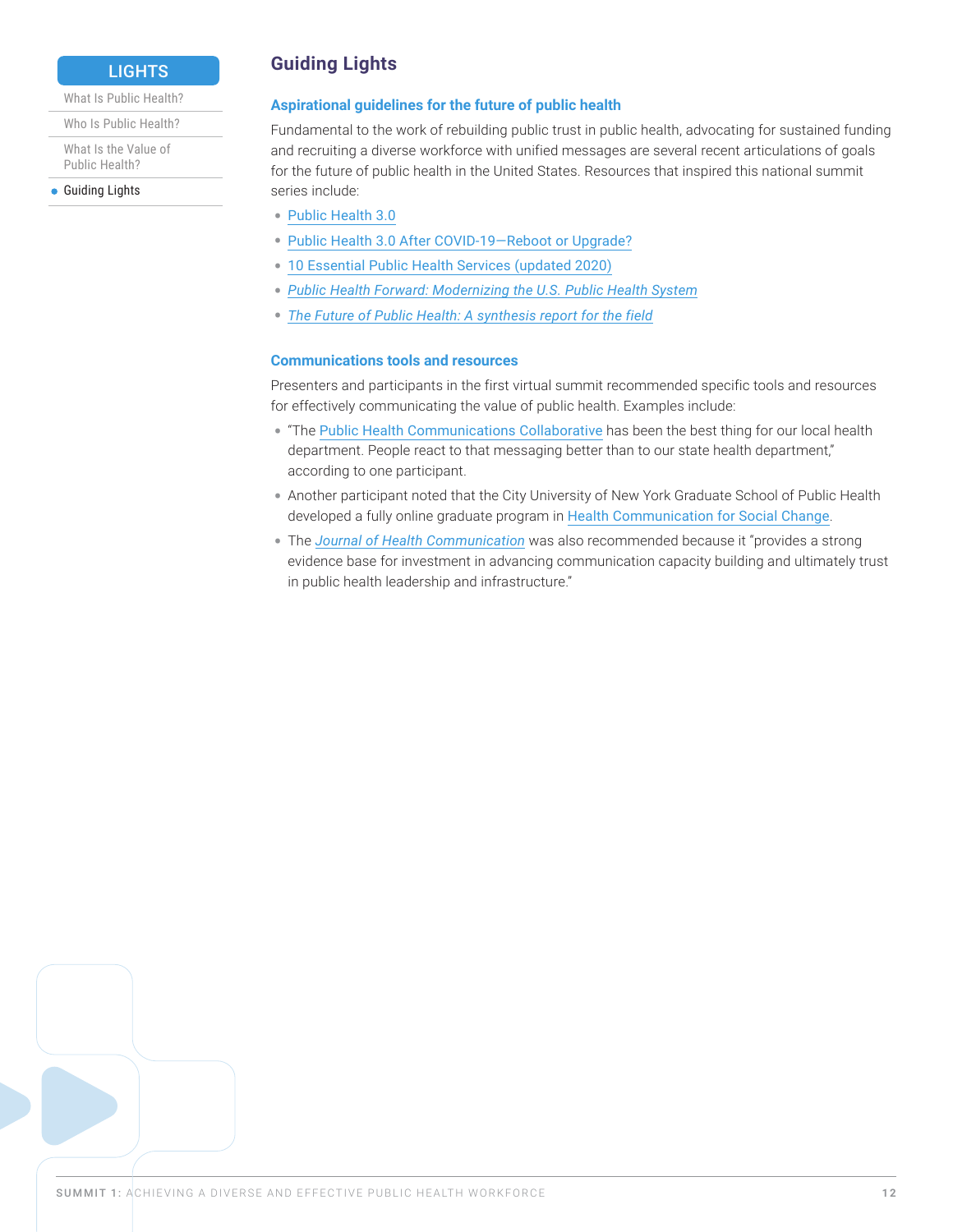## <span id="page-12-0"></span>CAMERA:

## Investing in Sustainability and Centering Equity

#### **CAMERA**

#### [Apply a Scientific Approach](#page-12-1)  [to Workforce Development](#page-12-1)  [Planning](#page-12-1)

[Modernize Human Resources](#page-14-1)  [Systems and Infrastructure](#page-14-1)

[Develop Approaches to](#page-20-1)  [Utilizing Intermediaries to](#page-20-1)  [Supplement and Support](#page-20-1)  [the Public Health Workforce](#page-20-1)  [Short- and Long-Term](#page-20-1)

After shining a spotlight on the value of public health to rebuild public trust, advocate for sustained funding and inspire and recruit the diverse workforce necessary to succeed, it is time to refocus the camera. In order to achieve a diverse and effective public health workforce, it is imperative to concentrate on investing in sustainability while centering equity. The pandemic has helped to shine a spotlight on the work of public health, and with the spotlight has come an influx of new federal funding. It is incumbent upon the field to refocus the camera to ensure this funding is used to invest in a sustainable and equitable future for public health in the United States.

The needed investment must come in many forms. As one speaker described it:

**"***It is not as simple as having money to hire. We need to modernize antiquated hiring systems and conduct comprehensive workforce planning. We need to focus on professional development, mentorship and training for the needed strategic and technical skills. We need to work with academia to give more students applied learning experiences to better prepare them for jobs and public health. And we need to figure out how to get more of the large number of public health graduates to choose public service and jobs in governmental public health."*

> PATRICIA SIMONE, MD, DIRECTOR, DIVISION OF SCIENTIFIC EDUCATION AND PROFESSIONAL DEVELOPMENT, CDC

## <span id="page-12-1"></span>**Apply a Scientific Approach to Workforce Development Planning**

Although the nation is in the midst of multiple crises, it is critical to hold true to the scientific foundations of public health by taking a measured and intentional approach to workforce development planning.

As Lisa Macon Harrison, board president of the National Association for County and City Health Officials (NACCHO), put it in her welcome statement, "The public health workforce deserves to get somewhere by design, not just by perseverance." One summit attendee summed up how the field should go about taking a scientific approach to workforce development: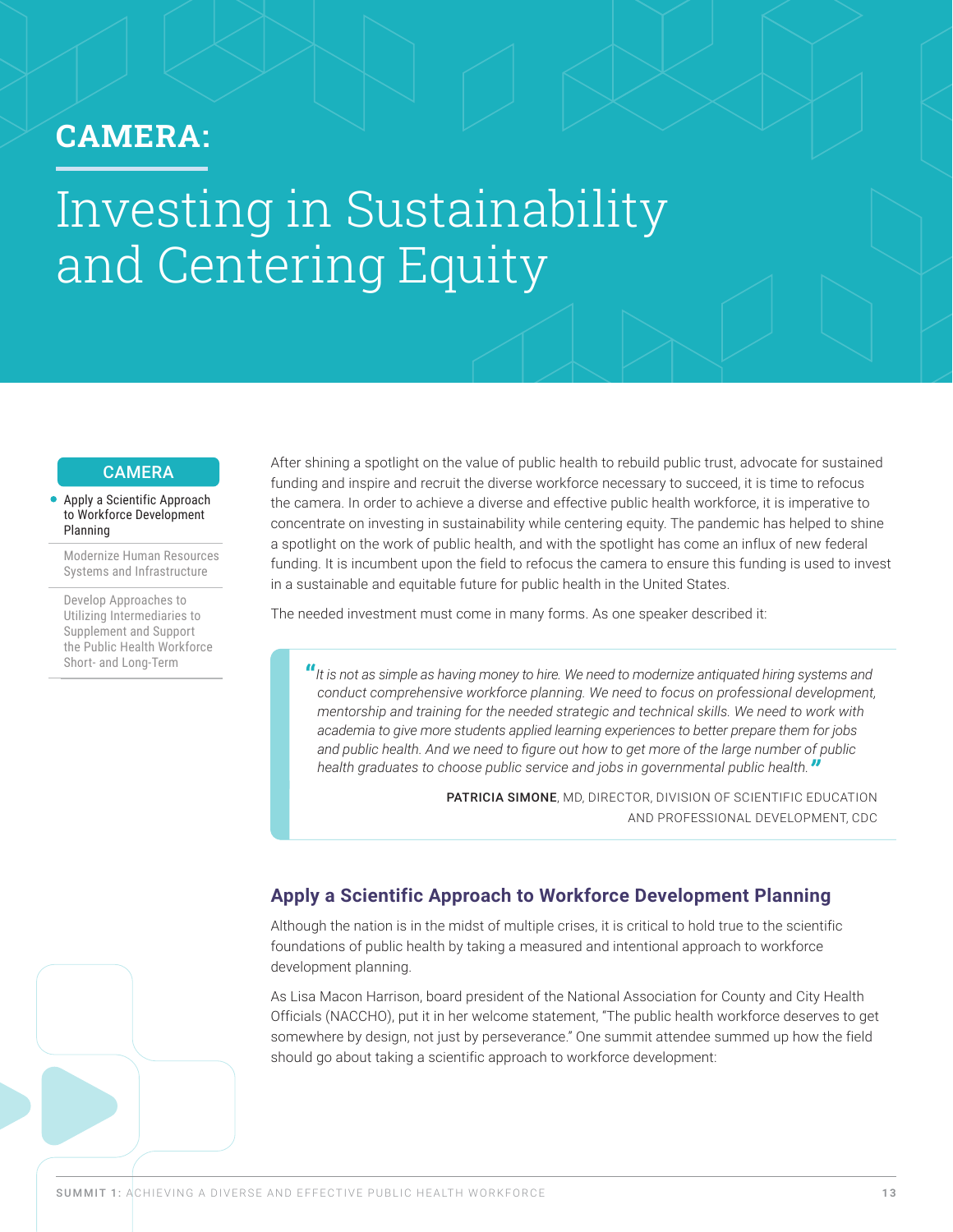**"***We must generate the research and evidence base that is desperately needed to guide these infrastructure-building and workforce development efforts and to examine what's working or not as we go forward, as funds are spent, etc. This kind of public health services and systems research (PHSSR) seems super critical here."*

#### **Assess what is working and not working in public health workforce development**

Many recommendations were offered throughout the summit by presenters and participants to conduct background research that will inform workforce development efforts to center equity moving forward. These include:

- Identify levers for change within the purview of public health and what needs to be escalated to legislators.
- In states with federally recognized tribes, assess current capacity and infrastructure to determine how state and tribal health departments can complement each other without duplication.
- Identify best practices and lessons learned during the pandemic and how these can and should inform future workforce development and preparedness (e.g., update administrative preparedness plans required for Public Health Emergency Preparedness grants).
- Prepare an assessment of how new public health money can exacerbate or improve inequities in the public health workforce and communities. Then develop and implement plans to ensure the latter.
- Conduct a legal epidemiological study of how civil service hiring processes lead to a less diverse workforce.
- Identify structural barriers such as state-level policies on hiring or flexible working conditions that need to be dismantled or, if possible, reformed so that public health can stay competitive as an employer.
- Encourage innovation by funding, implementing and evaluating demonstration projects in promising areas such as apprenticeships for pipeline development.

#### **Utilize statewide commissions to chart a path forward for public health workforce development**

Statewide commissions were discussed throughout the summit and were the topic of one of the breakout workgroups in the latter part of the virtual convening. These discussions identified best practices and lessons learned from existing and past commissions that public health should embrace moving forward. These best practices include the following:

- Bring together a diverse, multisectoral group of influential people from across the state to help support the rebuilding of public health infrastructure and the improvement of health from a variety of perspectives.
- Begin by educating commission members to ensure a shared understanding of what public health is and does and what needs to be accomplished by the commission. Then build upon this common foundation to establish shared clarity of purpose and objectives.
- Engage tribal partners from the beginning as respected partners and collaborators, ensuring that tribal sovereignty and self-determination are adhered to and respected throughout the entire process.
- Involve key players such as personnel and finance divisions early on.
- Solicit input early and often from marginalized communities that stand to benefit most. Be thoughtful and deliberate about what equitable community member participation could and should look like.
- Prioritize the participation of community partners and community health workers in workforce planning. As one summit attendee put it, we should "leverage the skills of community health workers in not only connecting with communities but they should also be at the table to provide really great feedback in improving our systems to be a more diverse system."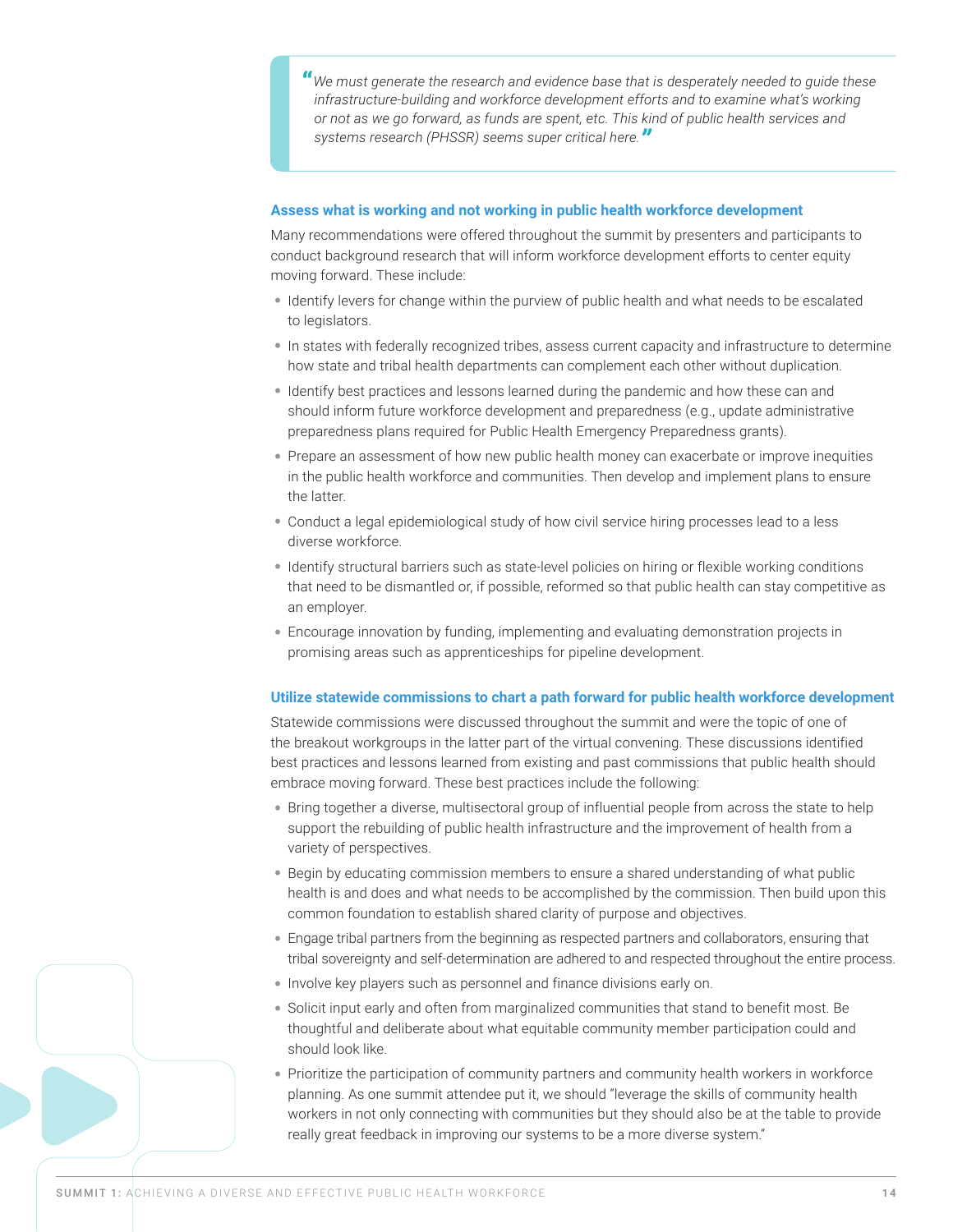#### **CAMERA**

<span id="page-14-0"></span>[Apply a Scientific Approach](#page-12-1)  [to Workforce Development](#page-12-1)  [Planning](#page-12-1)

#### [Modernize Human Resources](#page-14-1)  [Systems and Infrastructure](#page-14-1)

[Develop Approaches to](#page-20-1)  [Utilizing Intermediaries to](#page-20-1)  [Supplement and Support](#page-20-1)  [the Public Health Workforce](#page-20-1)  [Short- and Long-Term](#page-20-1)

- Engage legislators at various levels from the beginning. Having legislators in commission leadership roles encourages them to play an active role in thinking about how to operationalize recommended changes.
- Create a mechanism to link existing and future commissions and nurture a community of continuous and shared learning.

### <span id="page-14-1"></span>**Modernize Human Resources Systems and Infrastructure**

Many comments throughout the first virtual convening expressed frustration with outdated state and local human resources systems and practices. There was a consensus that public health needs to refocus its lens to achieve a diverse and effective workforce by shifting the perspective from a purely administrative human resources approach to more strategic talent acquisition and proactive talent management. And all of this work must be viewed through the lens of diversity, equity and inclusion.

#### **Center diversity, equity and inclusion (DEI)**

One of the polls conducted during summit 1 asked attendees how their jurisdictions have used new federal funding for workforce development. While health equity was not provided as an option, several attendees noted in the chat that they used the funding to build capacity for addressing health disparities and to advance health equity. As the pandemic has emphasized and these participants highlighted, centering equity is essential to modernizing and rebuilding the public health workforce infrastructure.

One participant noted in the chat how "structural racism in public health systems and practices hinders us from innovative hiring and serves as a barrier to our effectiveness in partnering and working with communities and how and where we invest our resources and time." Panelists offered suggestions for how to modernize human resources systems and infrastructure to overcome these barriers.

**"***We need to identify structural barriers within the public health system that impede diversity and inclusion efforts…. Agencies need to develop specific recruitment and retention guidelines, programming and other norms within the organizational culture to support a more diverse workforce."*

NICOLE ALEXANDER-SCOTT, MD, MPH, RHODE ISLAND DEPARTMENT OF HEALTH

**"***Structures around hiring and maintaining our workforce are antiquated and ineffective at valuing diversity. Most local, state and federal government positions require public health experience (for nurses, for example) before they can be hired at competitive wage levels. This is a structure that prevents flexibility and innovation in hiring practices. We need to address these practices with governors so they can make changes to state offices of human resources and state statutory/policy-level hiring practices that need updating."*

LISA MACON HARRISON, MPH, BOARD PRESIDENT, NACCHO

Another key element to centering diversity, equity and inclusion in public health workforce development is ensuring existing leadership is on board with a true understanding of what DEI means in policy and practice for their workplace and communities. As one summit participant put it, "building a representative workforce means teaching strategies for being intentional about DEI to our current leaders. It must become a competency for all leaders and a portion of every strategic plan."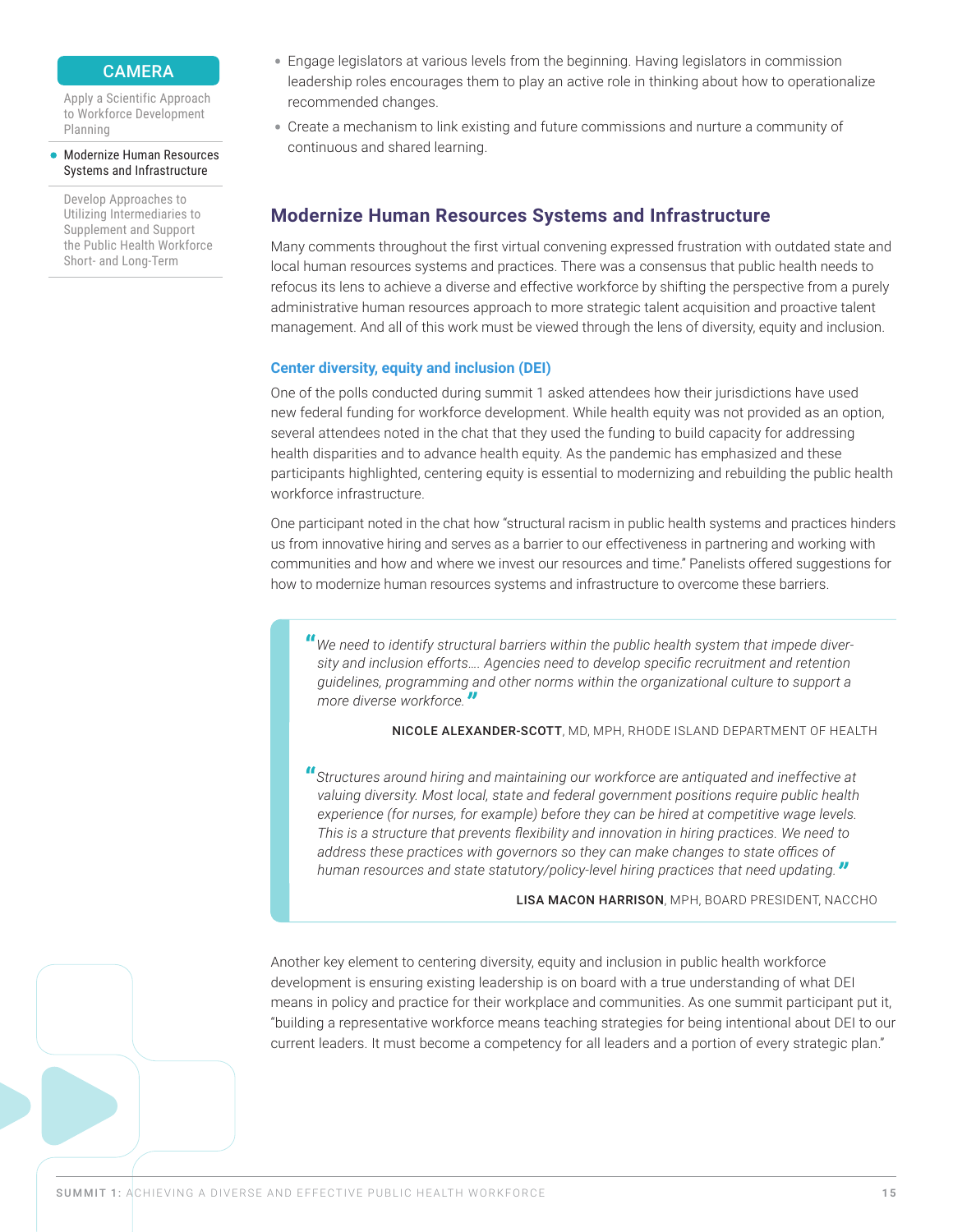**"***The value of a diverse workforce starts with a local government that values diversity and is taking practical steps toward systemic inclusion."*

> BLAIRE BRYANT, ASSOCIATE LEGISLATIVE DIRECTOR– HEALTH, NATIONAL ASSOCIATION OF COUNTIES

The pandemic and the structural inequities it has revealed led more than 200 health departments and other public agencies to declare racism a public health crisis or emergency. While the American Public Health Association [stated](https://www.apha.org/topics-and-issues/health-equity/racism-and-health/racism-declarations) "these declarations are an important first step in the movement to advance racial equity and justice," APHA also insisted these declarations "must be followed by allocation of resources and strategic action." To that end, the National Network of Public Health Institutes (NNPHI) released a resource guide from its recent [ECHO Public Health](https://nnphi.org/resource/resource-guide-operationalizing-anti-racism-social-justice-and-health-equity-principles-through-performance-improvement/) series on operationalizing anti-racism through performance management, which was shared during summit 1.

#### **Develop new pipelines and define career pathways to attract and retain a diverse workforce**

One approach to developing nontraditional pipelines for the public health workforce that came up throughout the virtual convening was apprenticeships. Summit participants had many suggestions for how apprenticeships can help fill the gaps in the public health workforce.

- *"Focusing on academic programs for public health competency has not really worked. Most graduates don't have the applied knowledge, skills and abilities (KSA) needed. Some programs have field experience, but it takes 6 to 12 months to really train someone to do public health work."*
- *"The Registered Apprenticeship system can be used to solve many of the challenges highlighted whether it is used for entry-level positions, building a pipeline of potential talent or using it as a transition program for newly graduated candidates."*

To increase the attractiveness of the field to aspiring and current public health workers, it is essential to establish more structured career pathways and skill ladders. This will be especially relevant for new COVID-19 hires so that they can envision a future for themselves in public health and a clear path to get there. Summit 1 participants offered suggestions in the chat for how to achieve this vision:

- *"We need clear guided pathways: If I'm in this job, then I can do this. And this training will help me do this, etc."*
- *"I would like to see an industry- or trade-created licensing or ladder program. Right now, everything is dependent on academia, which is fine for learning the profession prior to the first job. But we need programs that are on the job like other trades. We have some of these programs, but they are not valued as much as in some other industries. Value would be reflected by pay increases, step promotions, titles, positions, authorities, etc."*
- *"I completely agree with career pathway work. We need to look at first job, second job, etc., determine education/training/CTE for each level, and better align with Department of Labor codes (O\*NET)."*

#### **Provide staff with needed supports for their own well-being and to help with retention**

**"***The pandemic stretched thin our already lean workforce. Our bench was not deep prior."*

#### LISA MACON HARRISON, MPH, NACCHO

**"***Our public health workforce needs to hear from us that their frustration and feeling of being burned out is not their failure but our failure to have a system that supports their humanity and diversity."*

ANNE ZINK, MD, PRESIDENT-ELECT, ASTHO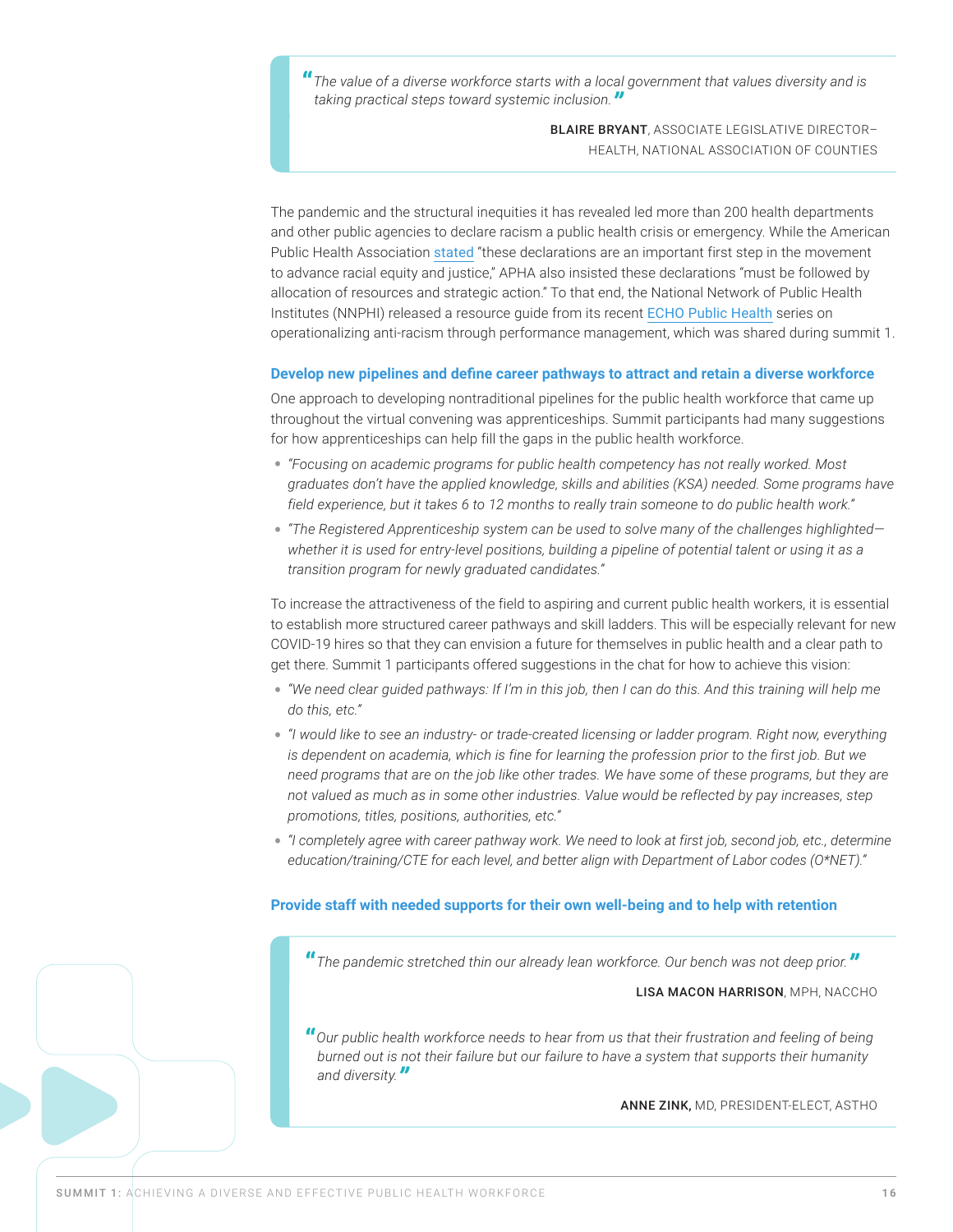In many of the presentations in summit 1 and throughout the chat, people spoke of how public health is used to "doing more with less." Public health workers were frequently referred to as "heroes." But one thing the last two years have shined a light on is that the heroism required to make an underfunded and under-resourced public health system work takes a serious toll on the wellbeing of its workers.

As Lisa Macon Harrison of NACCHO cited in her opening statement, "this spring CDC found that over half of our public health workers were experiencing symptoms of PTSD." Attendees did not shy away from sharing their thoughts on the subject in the chat.

- *"As someone contemplating (re)entering the public health and social welfare workforce, may I suggest that we jettison the language of heroism and recognize the fundamental need to restructure the public health work environment to support the mental and emotional health of public health workers."*
- *"Doing more with less should not be celebrated."*
- *"This is not sustainable."*

Once talented and diverse public health professionals are on board, the field must do all that is possible to keep them. Employers can do this by providing and funding excellent benefits—including flexible scheduling, generous paid time off and behavioral health supports—as well as ongoing skills training and professional development, equitable and regular merit-based pay increases and promotions, and mentorship. All of these efforts are needed for public health to retain and build the workforce required in the present and the future.

**"***We're only as good as the people we keep."*

#### ANNE ZINK, MD, ASTHO

**"***We have to honor the now as we think about the future. Any time we're looking across our agencies and figuring out what we need to do our best work, we have to continue to evaluate future needs. But that doesn't mean we ignore the needs of those who are with us right now and retaining the excellent, experienced, skilled workforce we already have."*

#### LISA MACON HARRISON, MPH, NACCHO

Mentorship came up in nearly every conversation about skills development and retaining talented staff. Many summit participants offered suggestions in the chat for how to implement successful mentorship programs.

- *"New hires need a community of practice and a support network plus mentoring so that they have a peer community keeping them motivated to stay. Burnout is contagious! Prevention of burnout prevents contagion to the new hires."*
- *"The current workforce and those thinking of retiring in the next few years could be awesome mentors. Transferring knowledge is key—building on the past is important."*
- *"We need good mentorship programs, but with so many seasoned professionals who have retired we should think about how to tap back into the resource of retired public health professionals to serve in a mentorship role."*
- *"A change in standard operating procedures to ensure diverse advancement is to have leaders/ supervisors to mentor at least three staff, of which two do not look like them (e.g., academic, racial, cultural, etc.)."*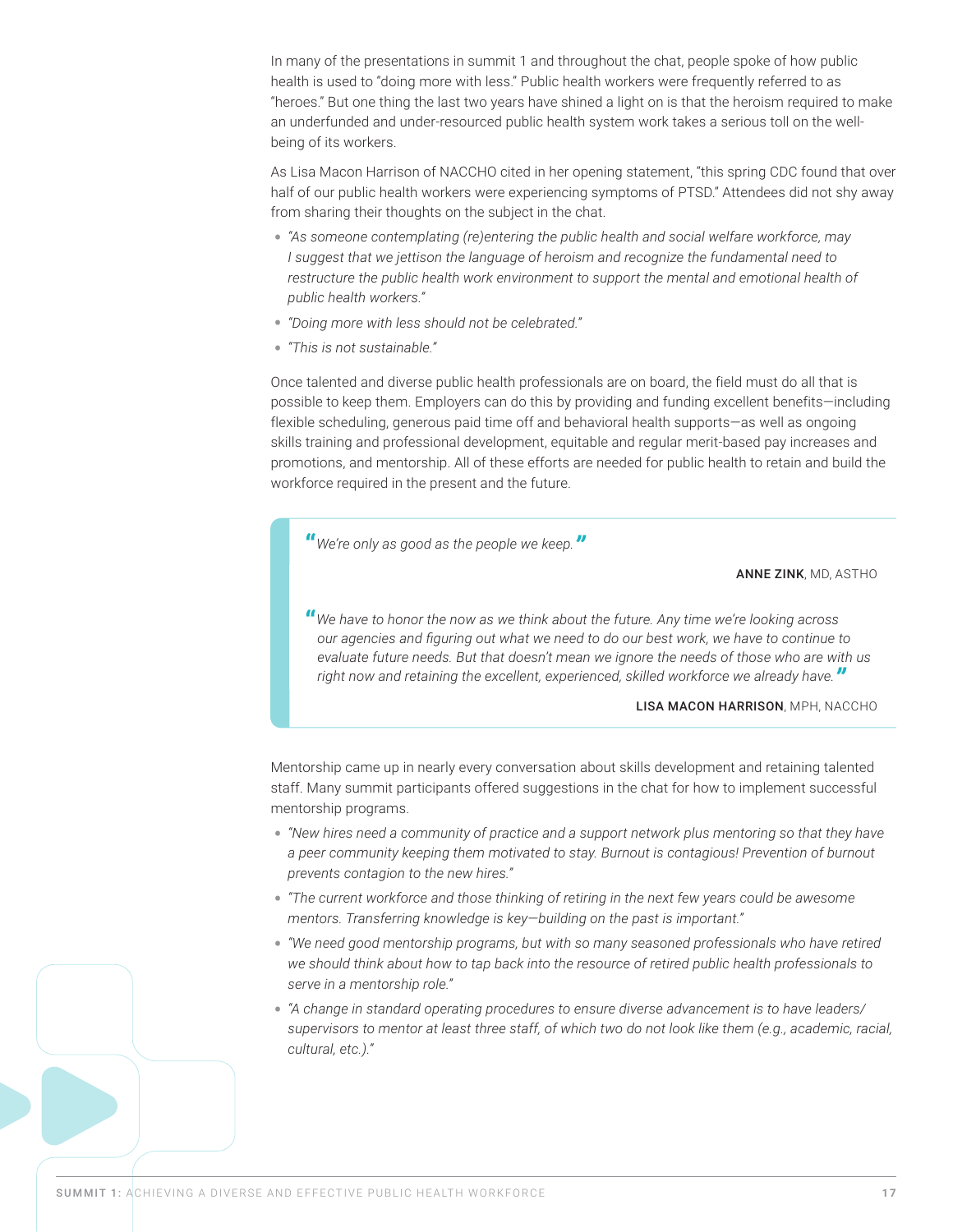#### **Invest in salaries**

One of the most straightforward ways to show staff they are valued is to pay them fairly and appropriately. It is not only necessary to break from the designation of public health workers as heroes for their ability to do more with less but also to dismantle the martyrdom complex of public service in public health. It is hypocritical to ask public health workers to promote health and well-being in their communities while they are working too many hours for too little pay to be able to nurture their own health and well-being. Public health salaries need to reflect and promote this balance.

Furthermore, many presenters and participants at the first virtual convening expressed frustration at their inability to compete with private companies that offer much higher salaries. One of the polls conducted during the plenary asked attendees to identify the top structural barrier to building the public health workforce, and they were allowed to choose only one answer. The results below show that salaries are by far the biggest barrier to achieving the public health workforce the nation needs and deserves.

| POLL: What is the top structural barrier for building the public health<br>workforce in your jurisdiction? (Select only 1.) | % of total<br>responses |
|-----------------------------------------------------------------------------------------------------------------------------|-------------------------|
| Hiring practices                                                                                                            | 10                      |
| Hiring freezes                                                                                                              | 3                       |
| <b>Salaries</b>                                                                                                             | 41                      |
| HR practices that are out of date OR unnecessarily complex                                                                  | 19                      |
| Legislative policies that restrict hiring                                                                                   | 8                       |
| Structural biases (e.g., education and experience)                                                                          | 16                      |
| Other (enter the barrier in the chat)                                                                                       | 3                       |

In the chat, several people noted that "All of the above" should have been an option, as it was difficult to choose just one. Another attendee noted that HR practices set salaries.

To attract and retain a talented workforce, public health must allocate and advocate for more resources to pay workers fairly and competitively. Attendees fully endorsed this sentiment in the chat and pointed out its relevance to diversity, equity and inclusion.

- *"Investing in people also means paying a salary that is fair and equitable. Most employees in public health are at the poverty line, and hiring a master's-level candidate at \$30K is ridiculous."*
- *"Keeping in mind that we may also be seeing a large number of individuals coming into public health mid-career or later in career with families and responsibilities that do not lend themselves to fellowships or lower-paying training roles. These individuals need to be able to come into public health without having to take major pay cuts or demotions of any sort that might prove to be a barrier for a large segment of individuals. New grads also need to be coming into roles with adequate compensation. With student loans on their backs, no one can afford to work for less than their worth."*

#### **Advocate for changes to funding mechanisms for long-term development and stability**

Wanting to pay workers a fair salary and having the financial capacity to do so are, of course, two very different things. As public health leadership and human resources have only so much control over how they distribute the limited funds available to them, one of the most important things the profession can do to advocate for the workforce that is needed is to demand changes to funding mechanisms to allow for long-term planning and investing in more stable permanent positions.

Participants in the first virtual convening pointed out some of the challenges that time-limited grant funding creates for them. A specific request to extend the CDC Health Disparities Grant funding for at least another year was endorsed by several attendees.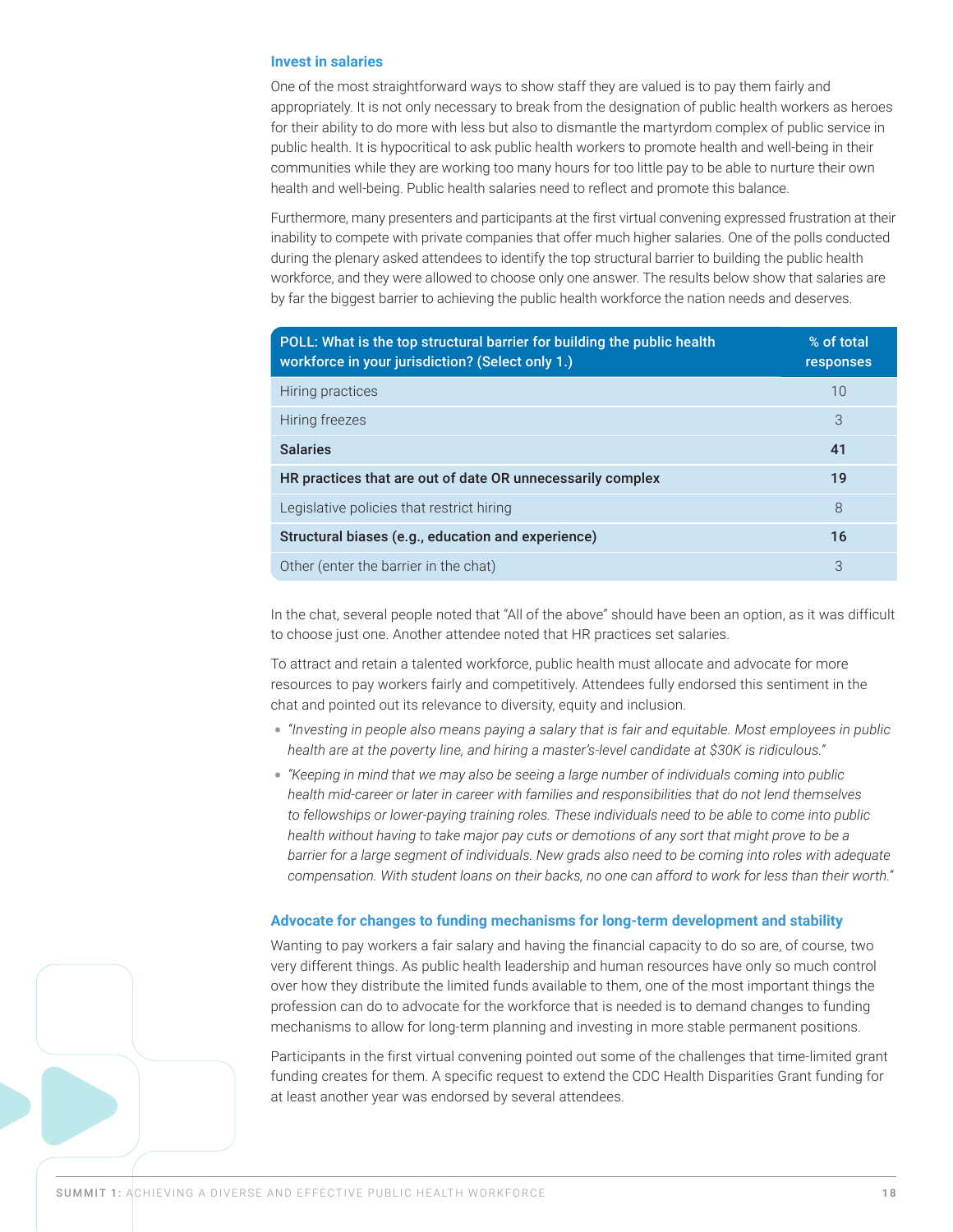- *"My funding is time-limited. Knowing about funding extensions earlier would be hugely helpful, and I know a drive for recruitment too. In a candidate market, time-limited roles are not as attractive, despite how amazing working in public health is and especially at the local level."*
- *"We are challenged to hire new staff if we can't show dedicated funds for >2 years."*

Presenter J. Nadine Gracia, MD, of Trust for America's Health, also described the challenges of sporadic and erratic federal funding when she said:

*"Such a key issue is the boom-and-bust cycle of funding: a crisis happens and we get the influx of funding. And then after the emergency it's directed elsewhere or the funding ends."* 

One summit attendee responded to this statement in the chat with, "How do we turn temporary funding into a permanent workforce?"

Beyond pushing for longer-term grant funding and more predictable federal funding, the field needs to advocate for funding that allows hiring of permanent staff. One of the key factors that will enable this change is for public health to move toward "disease-agnostic funding," as Dr. Rochelle Walensky, of the CDC, put it:

**"***We must provide stable resources that allow public health departments to adequately recruit competency and retain their public health workforce with adequate flexibility to respond to the emerging threats and needs. And, perhaps most critically, our funding has to be disease-agnostic. It must be that the person you hire for 'x' disease can also work on 'y' disease. We must leverage skills in one area so that they can be used at any moment in time for another."*

Dr. Walensky explained that the American Rescue Plan provides \$3 billion in grant funding for the CDC to make an unprecedented investment that "will offer jurisdictions funding to move from their urgent short-term goals to a sustainable forward-facing approach." Other potential solutions were offered up by summit attendees:

- *"We should look into establishing 'trust funds/revolving accounts' to support ongoing work that can retain funds and not get absorbed back into the state coffers."*
- *"An innovation could be to dictate within CDC/HRSA/other funding policies that a certain number of*  funded dollars to states need to go to the local health department level if the following things are *in place: DEI practices are up-to-date, accreditation has been achieved and all job postings MUST advertise the entire salary range from hiring level to final earning potential in that salary range to attract the best and brightest. The issue of equity will come up with the current workforce, and that's how we will raise all boats simultaneously—hire the best and brightest, change culture and improve salaries."*
- *"More flexibility in funds, like the Health Disparities funds, has allowed us to sustain our communitybased engagement work, which was strengthened through our vaccine equity efforts."*

Another specific recommendation for investing in the diverse workforce the nation needs is to find ways to properly fund CHWs.

- *"There are too many obstacles with universities and counties in terms of getting that money out the door. Sometimes it takes months before that money gets out. And by the time the community gets it it's 25 cents on the dollar. That's just not—you can't do a program that way."*
- *"CMS and our state healthcare financing agencies need to recognize CHWs as a reimbursable provider."*

A poll conducted during the plenary asked attendees the extent to which they employ CHWs or promotores. Only 16 percent responded that they have fully integrated CHWs.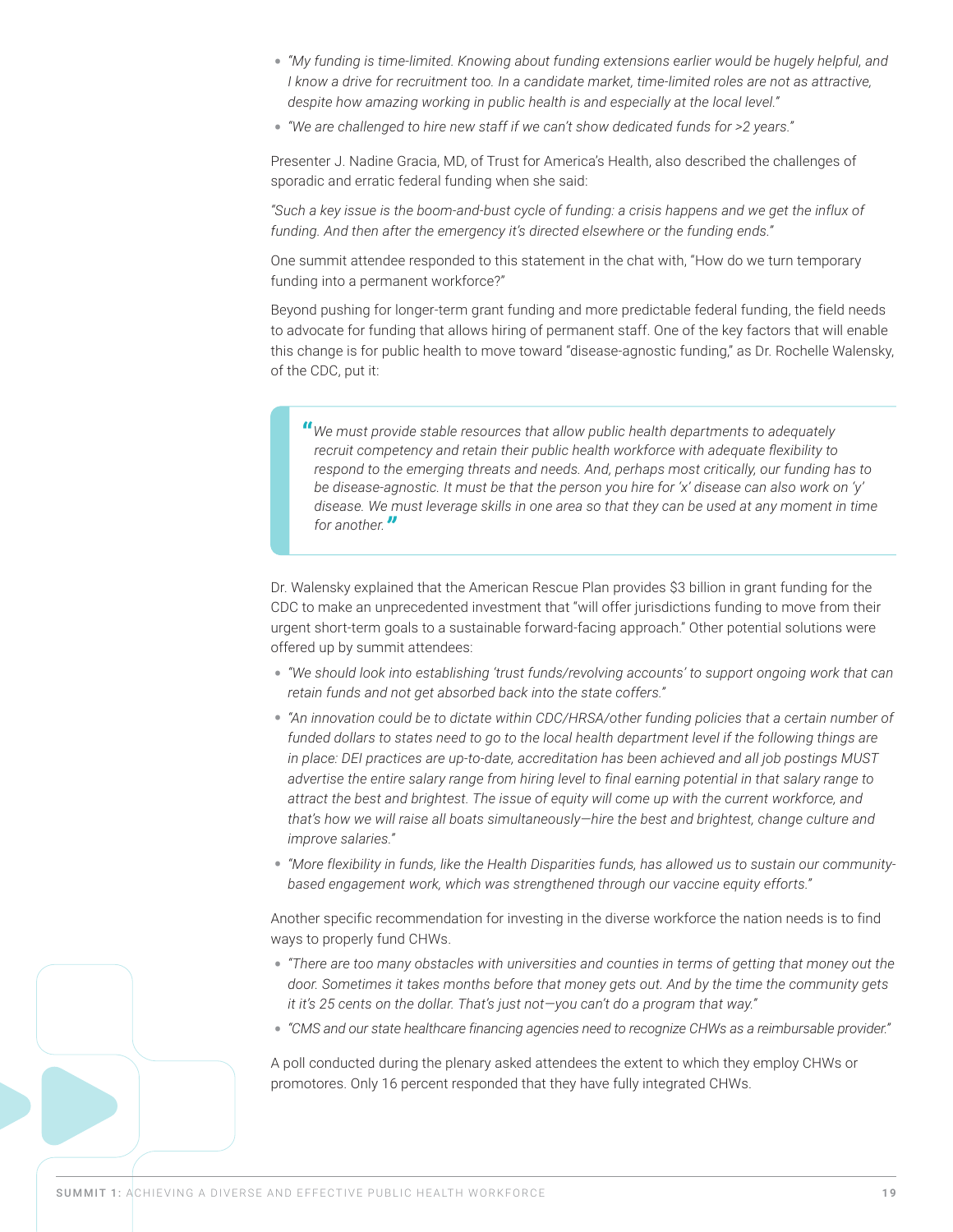| POLL: To what extent is your local or state public health department<br>employing community health workers (CHWs) or promotores? (Select only 1.) | % of total<br>responses |
|---------------------------------------------------------------------------------------------------------------------------------------------------|-------------------------|
| Fully integrated, full-time employees                                                                                                             | 16                      |
| Partner with community-based organizations who have CHWs or<br>promotores on staff                                                                | 21                      |
| Partner with healthcare providers who have CHWs or promotores on staff                                                                            | 7                       |
| Intermittent or occasional use, depending on program funding                                                                                      | 22                      |
| Not currently including CHWs or promotores in local or state public<br>health work                                                                | $\mathsf{Q}$            |
| Other (enter how in the chat)                                                                                                                     | $\Omega$                |
| N/A                                                                                                                                               | 25                      |

Regarding funding for CHWs, one summit attendee asked in the chat if there is "a reimbursement mechanism through Medicaid and other private insurers for CHWs." Another participant replied that "it differs among states. A few (like Rhode Island) have changed state law (state plan amendment) or used 1115 waivers to activate Medicaid reimbursement for CHW services."

#### **Provide targeted funding and administrative support to meet unique needs of tribal and small local or rural health departments**

Finally, to effectively center diversity, equity and inclusion in human resources infrastructure, public health needs to recognize that small local or rural health departments do not have the capacity to compete with large urban health departments. Similarly, it is essential that tribal health departments are adequately funded.

In a 2021 editorial in the *American Journal of Public Health (AJPH)* titled ["Going Beyond Public](https://ajph.aphapublications.org/doi/pdf/10.2105/AJPH.2021.306410)  [Health 3.0](https://ajph.aphapublications.org/doi/pdf/10.2105/AJPH.2021.306410)," Brittany Perrote and Arianne Noorestani point out that:

*"Traditional funding practices often exclude the very people they strive to support, further reinforcing the power imbalances that contribute to health disparities."*

Likewise, summit attendees noted that "competitive funding often leads to resources going to where there's already capacity rather than where there isn't." To this end, summit participants had two specific recommendations regarding funding:

- *"The federal government should provide adequate funding directly to the tribes, without competitive grant processes."*
- *"To make these partnerships more successful, CDC should pass a greater percentage of funding directly to local health departments, bypassing the state. Locals who get funding from states have to comply with state AND federal contracting rules."*

Furthermore, several summit participants raised the issue that small local and rural health departments need additional administrative HR support to succeed.

- *"Offering HR support to the state health departments/local health departments via the CDC Foundation model for recruitment, training, etc., may be helpful also. Small local health departments have difficulties putting those services together strategically."*
- *"The grant process is a barrier for small and rural areas. There isn't staff to write for a grant and still wear all the hats they have to wear. We have to reduce these barriers for all health departments to have access to these workforce development programs."*
- *"The Academic Health Department model can be a real mutually beneficial structure to connect Schools of Public Health and local health departments. I have a rural academic health department,*  and we have formal agreements for much more than just training a public health pipeline. But the *schools also place academic specialists in our local health department for sharing expertise in*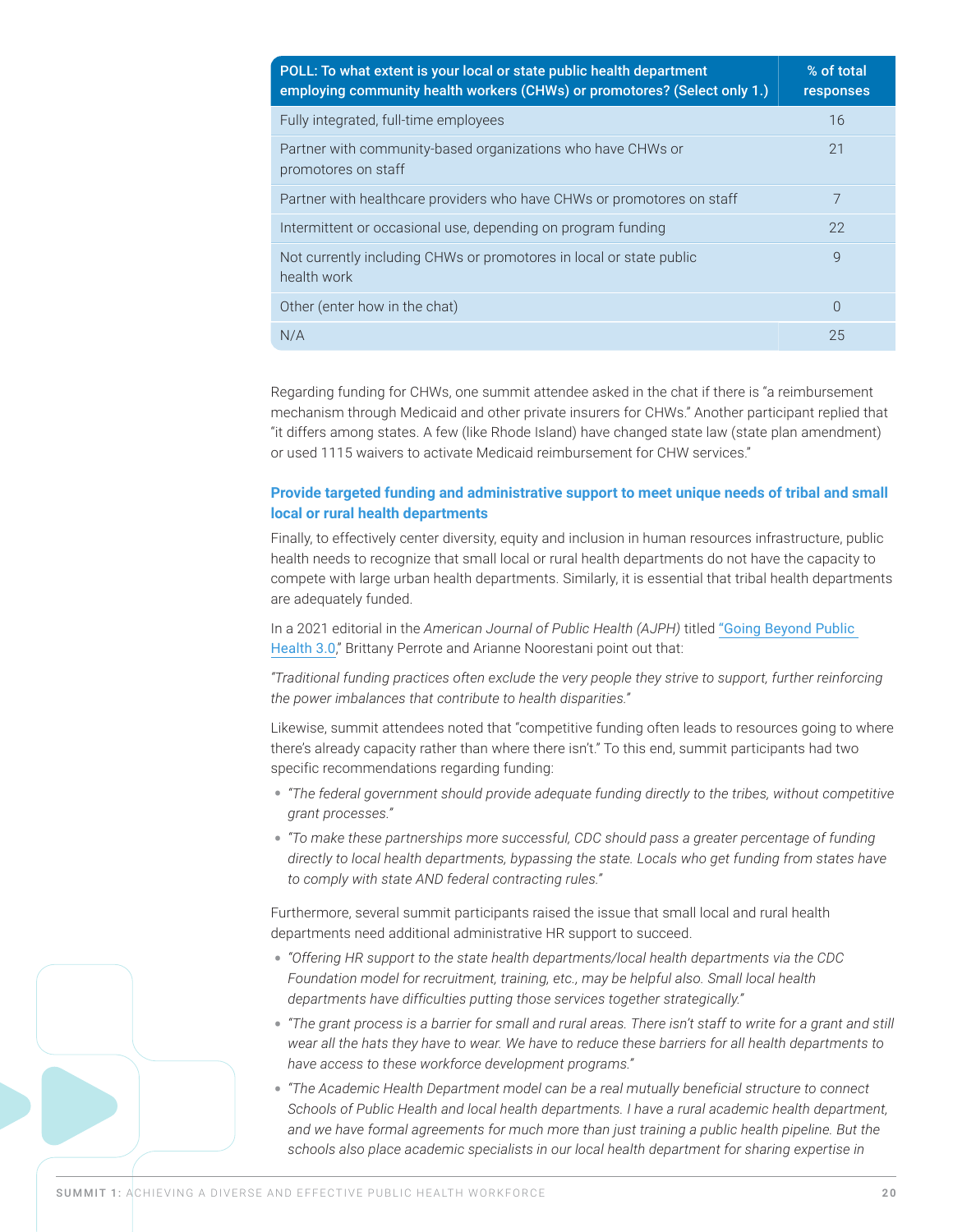#### **CAMERA**

<span id="page-20-0"></span>[Apply a Scientific Approach](#page-12-1)  [to Workforce Development](#page-12-1)  [Planning](#page-12-1)

[Modernize Human Resources](#page-14-1)  [Systems and Infrastructure](#page-14-1)

[Develop Approaches to](#page-20-1)  [Utilizing Intermediaries to](#page-20-1)  [Supplement and Support](#page-20-1)  [the Public Health Workforce](#page-20-1)  [Short- and Long-Term](#page-20-1)

*evaluation, QI and grant writing/management. People do not realize how underfunded rural health departments are and how much we depend on grant funding to support our workforce."* 

Geographic limitations were also raised as a unique issue specific to small local and rural health departments.

- *"Not every place has qualified people in their locale, so transplanting people may be required much like we do for doctors and dentists."*
- *"Most of the programs mentioned for public health capacity building rely on a subject-matter expert (SME)-apprentice relationship. The number of expert public health professionals willing to support training of recent grads in an apprenticeship process is a limiting factor. While the AmeriCorps program sounds great, how do you use this program across geographical areas? I would suggest blockchain technology to be integrated into this program to make it more robust."*

## <span id="page-20-1"></span>**Develop Approaches to Utilizing Intermediaries to Supplement and Support the Public Health Workforce Short- and Long-Term**

Intermediaries came up several times in the plenary of the virtual convening, and one of the breakout group discussions was devoted to the role of intermediaries in supporting the public health workforce. A poll conducted during the plenary found that summit attendees have achieved the most success moving forward their public health agenda working with foundations at the local, state or regional level and with academia. Public health institutes and national foundations were also ranked highly. Other partners mentioned in the chat include tribal epidemiological centers and community-based organizations.

| POLL: Who have you had success with in moving your public health agenda<br>forward by working with intermediaries such as public health institutes.<br>foundations or academia? (Select all that apply.) | % of total<br>responses |
|----------------------------------------------------------------------------------------------------------------------------------------------------------------------------------------------------------|-------------------------|
| Public health institutes(s)                                                                                                                                                                              | 18                      |
| National foundations                                                                                                                                                                                     | 18                      |
| Local, state or regional foundations                                                                                                                                                                     | 26                      |
| Academia                                                                                                                                                                                                 | 24                      |
| Others (enter other partners in the chat)                                                                                                                                                                | 7                       |
| N/A                                                                                                                                                                                                      |                         |

#### **Clearly define roles and functions of intermediaries and how they can best contribute to building and sustaining internal public health capacity**

Summit attendees, and especially participants in the intermediaries breakout group, emphasized the importance of defining just who are public health intermediaries and what are their functions.

Breakout group participants defined the most common public health intermediaries as nonprofits, community-based organizations, public health institutes, academia, philanthropy and member associations. While academic health departments share some characteristics of intermediaries, it was noted that they are distinct entities.

Breakout group participants defined the key functions of intermediaries as follows:

- 1. administration,
- 2. hiring staff,
- 3. building out a workforce for a specific need that is drawn from the community,
- 4. delivering a program on behalf of the health department, and
- 5. expanding health department capacity by providing specific resources and talents.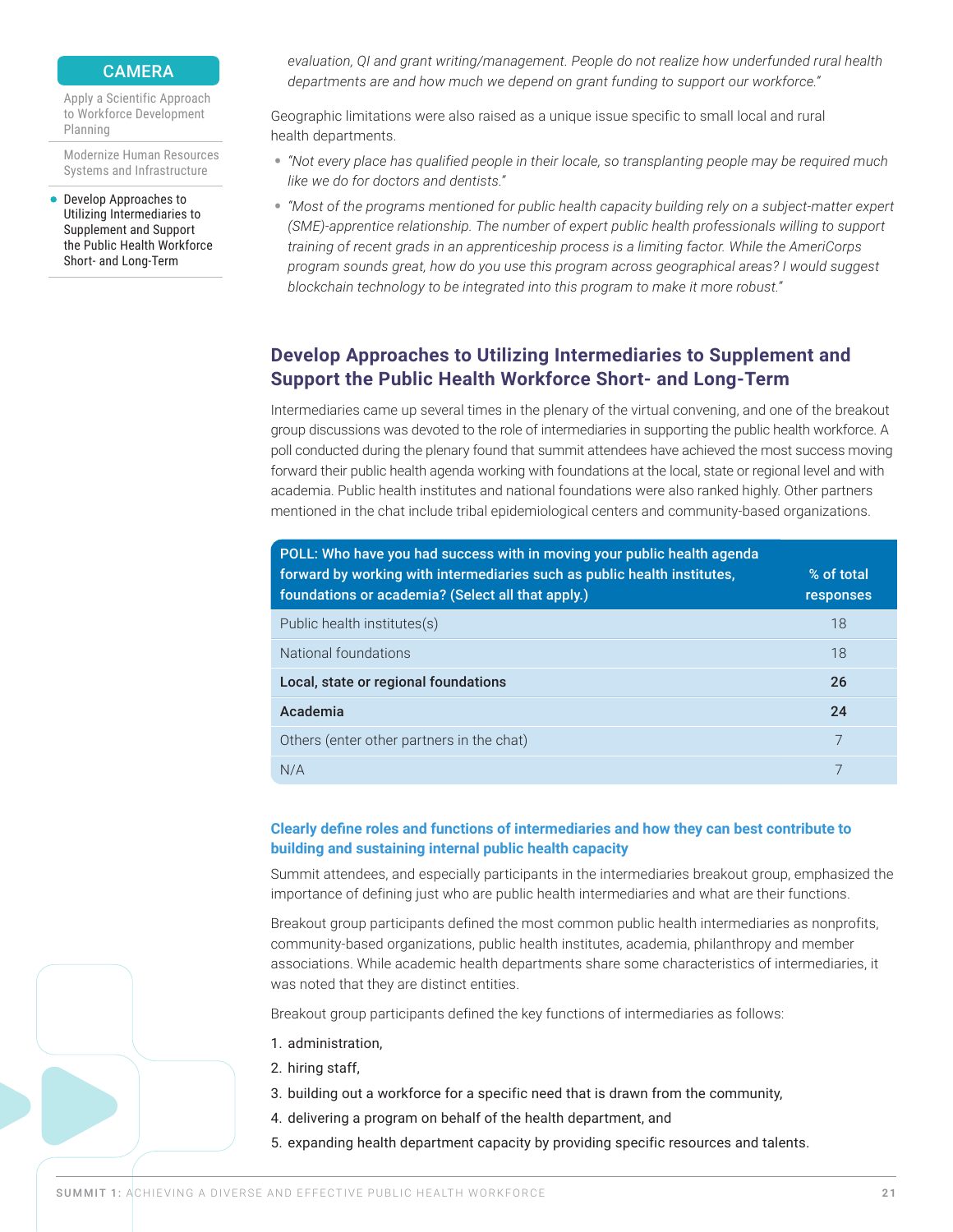A fundamental tension was highlighted in the breakout group discussion and throughout the summit: intermediaries at their best can fill system gaps and build long-term internal public health capacity, but at their worst they compete with public health or create dependency. To ensure partnerships with intermediaries are fundamentally strengthening internal capacity of health departments, participants shared relevant success stories, opportunities and lessons learned.

#### **Success stories, opportunities and lessons learned on partnerships with intermediaries**

Attendees described in the chat how public health institutes contribute to public health departments' success, especially during emergencies.

- *"We are best when we respond with our existing infrastructure and own incident command—having every person assigned an emergency response role and trying to pull in people from outside their subject matter during emergencies to get experience. The ability to surge internally is so critical. New staff take time to get up and running; it's better to use people familiar with the system and organizations. Modeled from CDC Foundation, we have our own institute in NYC that allows us to hire faster during emergencies. That group can hire in two weeks as opposed to months."*
- *"All jurisdictions should have access to a public health institute similar to NYC's. What policies or practices would be needed or need to change for each state and large city/county health department to have access to an institute?"*

Other opportunities for sustainable partnerships with intermediaries were suggested including an endowment fund and replicating regional hub models like those used for hurricane response.

- *"The Oklahoma Tobacco Endowment Trust has allowed for tobacco cessation efforts to be sustained across the state. What is the opportunity for the creation of a public health endowment trust to help ensure sustainability of the public health workforce? That could be an opportunity for philanthropy to help with sustainability."*
- *"NNPHI is building a public health workforce development hub model in regions whereby our network can partner with health departments to meet needs better and to transition staff employed by the hubs into government when possible. This can be a unique muscle—not turf or bricks and mortar, but a capacity solution approach."*
- *"We should explore/develop regional hub models for emergency response and long-term capacity building. Building a hub model based on the [hurricane response hub](https://nnphi.org/hurricane-response-hub/) model—the idea is to take the model to build innovation hubs, to use the same concept to go in regions of the country with the most need and get as close as you can locally and have hubs work together with each other. When we have a hurricane, those states can use those hubs to surge up. We could have hubs regionally to surge up. The work stays in the communities."*
- *"Another option is to develop a workforce within CDC Foundation to continue to support other local public health agencies with programs or models that work, in a sort of ongoing community capacity training. Inconsistency in public health models within states is a big issue. I am not 100-percent familiar if by the end of a contract the professional is let go, but keeping them to continue to support other states would be appropriate."*

Some lessons learned about working with intermediaries were shared by summit attendees as well as in a 2021 [study](https://ajph.aphapublications.org/doi/full/10.2105/AJPH.2021.306408) published in AJPH.

- *"In the initial part of the pandemic, the CDC Foundation placed workforce individuals to get around hiring issues, but this isn't a long-term solution. CDC Foundation learned that working with communitybased organizations is the long-term solution: multisector partnerships, thought leadership with organizations at the public health level and community level long-term—creating a new system. Working with our own and local foundations—that flexibility is what made the work work."*
- *"Strategic partnerships will struggle to improve equity unless practices are rooted in the ideals of justice and grounded in local relationships and social networks in the communities that public health is intended to serve."*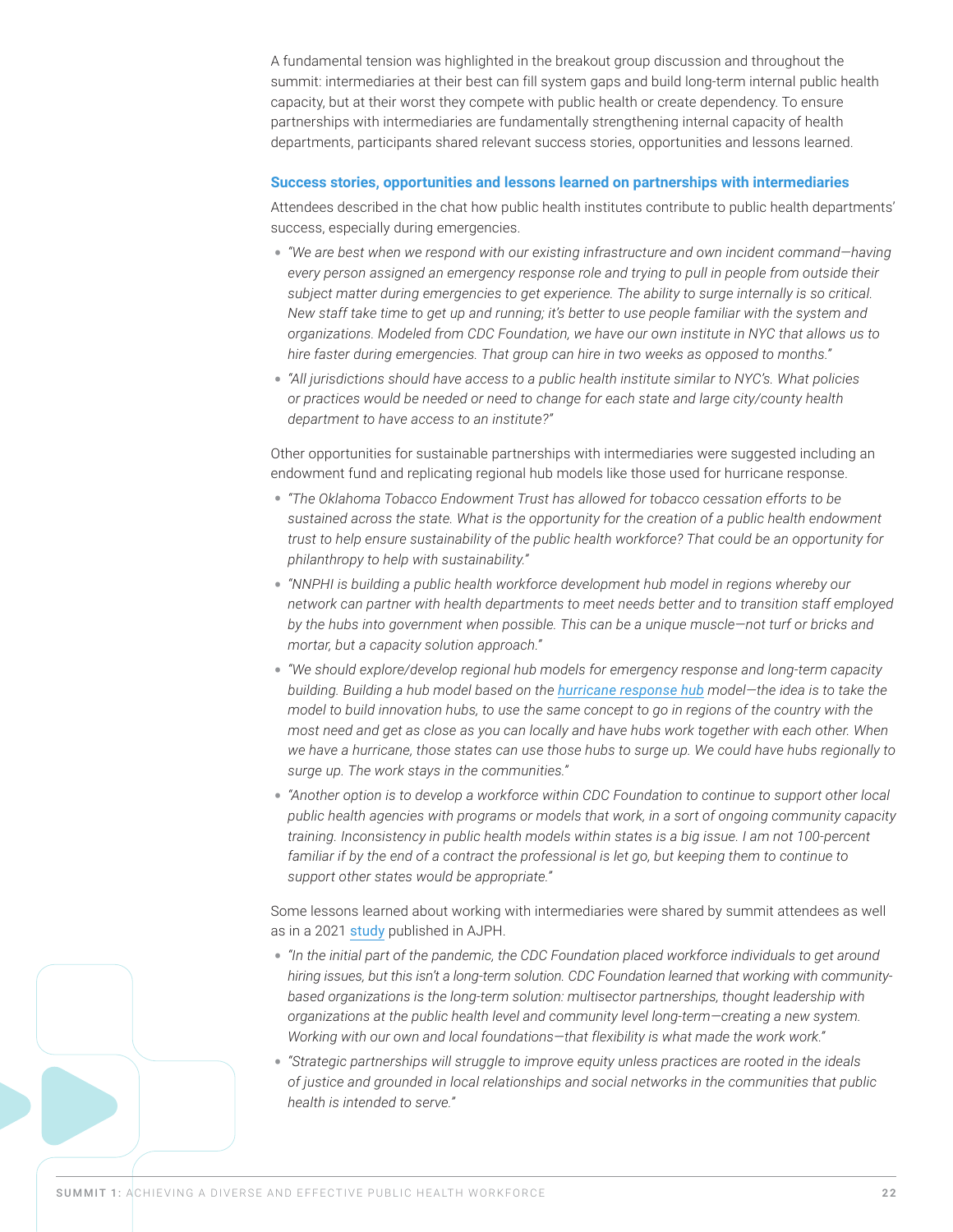# <span id="page-22-0"></span>ACTION: Building a Diverse and Inclusive Workforce

### ACTION

• Steps to Increase Diversity, [Equity and Inclusion](#page-22-1)

After shining a spotlight on the value of public health and refocusing the camera to invest in sustainability and center equity, public health needs to take action by doubling down on building a diverse and inclusive workforce. As Georges Benjamin of APHA explained in his opening statement, "It's clear that we don't need the same kind of workers as we go forward. We need to really try to build the system right."

Beyond advocating for a larger, better funded and better supported overall public health workforce, it is vital to actively recruit for and build an inclusive work culture to welcome much greater diversity to the workforce. Participants in this first virtual convening identified a variety of types of diversity that should be sought out and welcomed. These include demographic and cultural diversity—in terms of race/ethnicity, age, ability, gender identity, sexual orientation, religion and tribal status, for example as well as diversity of academic and professional backgrounds or career stages.

## <span id="page-22-1"></span>**Steps to Increase Diversity, Equity and Inclusion**

**Set explicit targets and goals for diversity, monitor and share progress toward goals, periodically evaluate and readjust efforts as needed**

A central need is to develop strategies and targets to ensure accountability as public health aims to increase hiring and retention of public health workers who represent the diversity of the communities they serve.

**"***I believe that measurement should not be about how well we are doing to better support blood pressure control, although that is still an incredibly important measure, but about how well we are expanding the public health workforce with staff that look like the people in the communities they serve, and how well are we prepared for the next pandemic."*

ROCHELLE WALENSKY, MD, MPH, CDC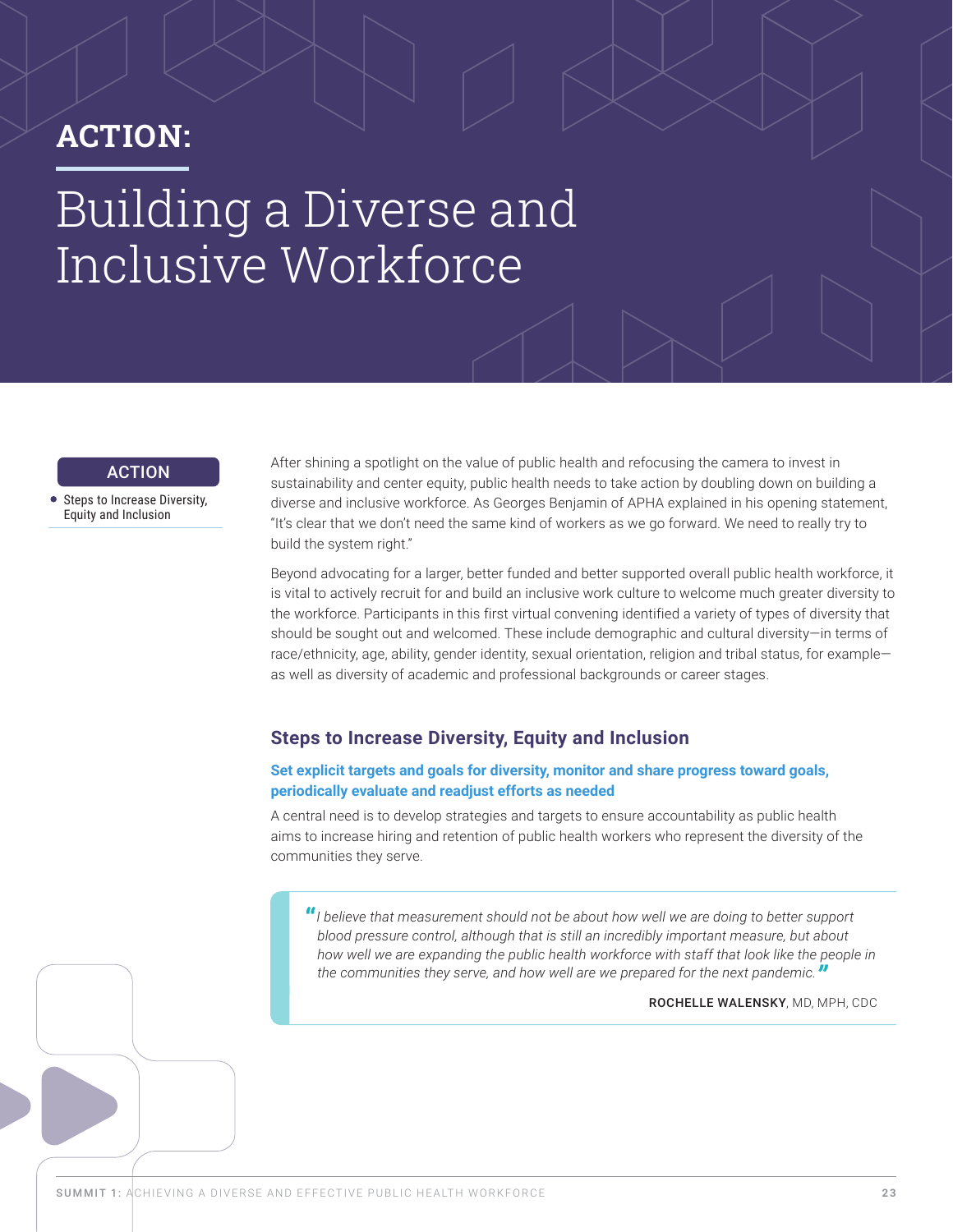#### **Eliminate barriers such as education/experiential requirements and reduce "cost of entry"**

As public health has come to appreciate the important role so many fields and sectors play in its work, it is necessary for the field to expand its vision of what qualifications are truly needed—and required—for public health workers. Public health can increase the diversity of its workforce in myriad ways by offering and advocating for benefits such as paid internships, apprenticeships, loan forgiveness and tuition reimbursement for continuing education.

**"***To reach a more diverse group of students who previously never considered a career in public health, we need to strengthen recruitment with a focus on diversity and health equity and address the important role of student loan repayment and loan forgiveness for public service."*

#### PATRICIA SIMONE, MD, CDC

Moreover, the field needs to revisit education and language requirements. A high school degree and English language proficiency, for example, are not particularly relevant for community health workers' ability to contribute greatly to public health.

Summit attendees also described how inflexible job requirements exclude people who could be excellent candidates.

- *"In my experience, the public health system is not ready for bachelor's level public health workers. Agencies are requiring master's-level degrees for their 'entry level' positions, (unless you want*  to work in peer support and not make a reasonable wage). We want to work in the field and help *address the pandemic. Do we really need a master's degree to help?"*
- *"I have found that sometimes great candidates who don't have MPH degrees have a hard time getting past HR (where screening takes place) through to the hiring manager."*

#### **Update and clarify job functions and competencies**

In order to get past these structural barriers to recruiting and retaining the diverse, talented workforce public health needs, one action step is for the field to use this moment to reassess job functions and competencies for public health work moving forward. Participants in this first virtual convening offered suggestions in the chat for how to achieve this.

- *"Diversity in the workforce requires leadership to understand how to improve their recruitment processes. It starts with rewriting the position description."*
- *"Reevaluation of job duties and roles in a post-COVID public health landscape is also key."*
- *"For innovation in the workforce—I would love to see the U.S. public health workforce using predictive analytics to determine skill sets and needs and to catalog existing skill sets using artificial intelligence and map these out against the needs that the predictive analytics are revealing. We are always responding to and living in the moment and not looking into the future, and as a result we are always trying to catch up."*

#### **Expand thinking beyond academic public health pipeline**

One way to be proactive about diversifying the workforce is reevaluating the pipelines historically relied upon to produce the public health workforce. It is important to invest in nontraditional pipeline development to attract and retain the diverse workforce the field and communities want and need.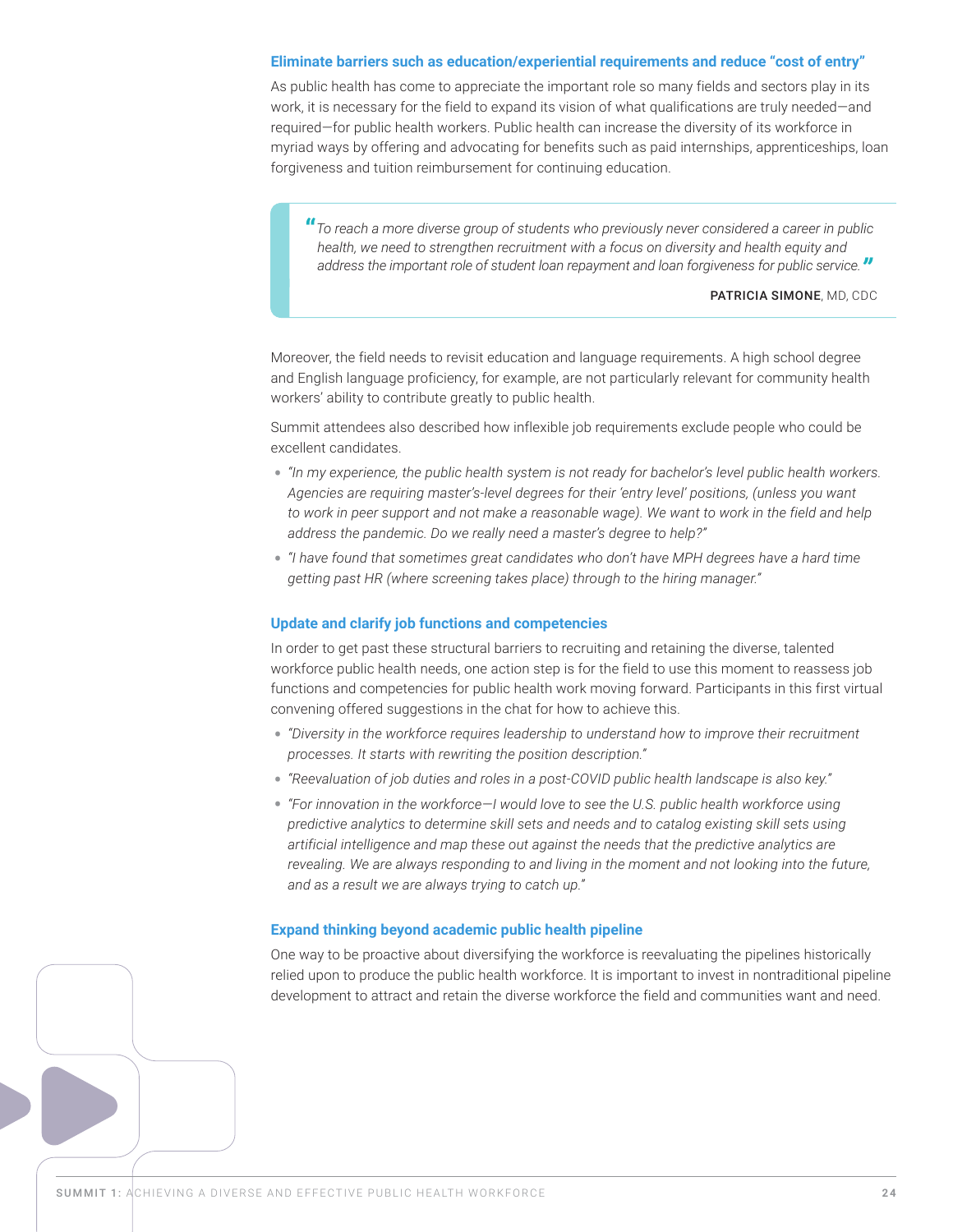**"***The fact that we don't have a diverse workforce isn't just a passive coincidence that has occurred. We need to actively acknowledge that pipelines have been set up to go in different directions. And we need to make sure that we really invest at the community level in elevating the voice of the community, valuing their input and providing resources and solutions that they feel will be needed to overcome some of the systemic barriers in place."*

NICOLE ALEXANDER-SCOTT, MD, MPH, RHODE ISLAND DEPARTMENT OF HEALTH

Attendees of summit 1 provided abundant suggestions for alternative pipelines for public health workforce development. Some suggested considering other academic pipelines beyond just MPH programs.

- *"Focusing on the pipeline from community colleges to universities is critical. This alignment helps to develop a diverse pipeline as well as keep student debt down. This also helps our rural and lowerincome areas to recruit and build pathways with CNAs, CHWs, CEMS, etc."*
- *"Tribal colleges and universities are important public health pipelines for their own local and neighboring tribal communities."*
- *"We need to reach out more to HBCUs, HSIs and tribal professional prep programs."*
- *"We need to expand our thinking beyond public health grads—IT specialists, policy, environmental specialists, city planners, social workers, etc. We can help them apply their specialized skills through a public health lens. Just need to be competitive in pay to get them in the door!"*

Summit participants also recommended investing in pipelines for people with different professional backgrounds than the standard public health department résumé.

- *"We need more investment in CHWs. They are the connectors and community leaders in addressing health disparities and advocating for better healthcare systems!"*
- *"There needs to be a way to include those older than 40 in these programs and grants. Many want to do public health work but were either never given a chance or had to take positions that paid a livable wage. Also, for those who had career changes because of the pandemic."*
- *"I hope we can also explore opportunities for experienced corporate professionals to transition into more fulfilling, meaningful work in support of public health. They may not have traditional MPH experience but could add value in lots of other ways. The current school pipeline alone may not be able to keep pace with current workforce demand."*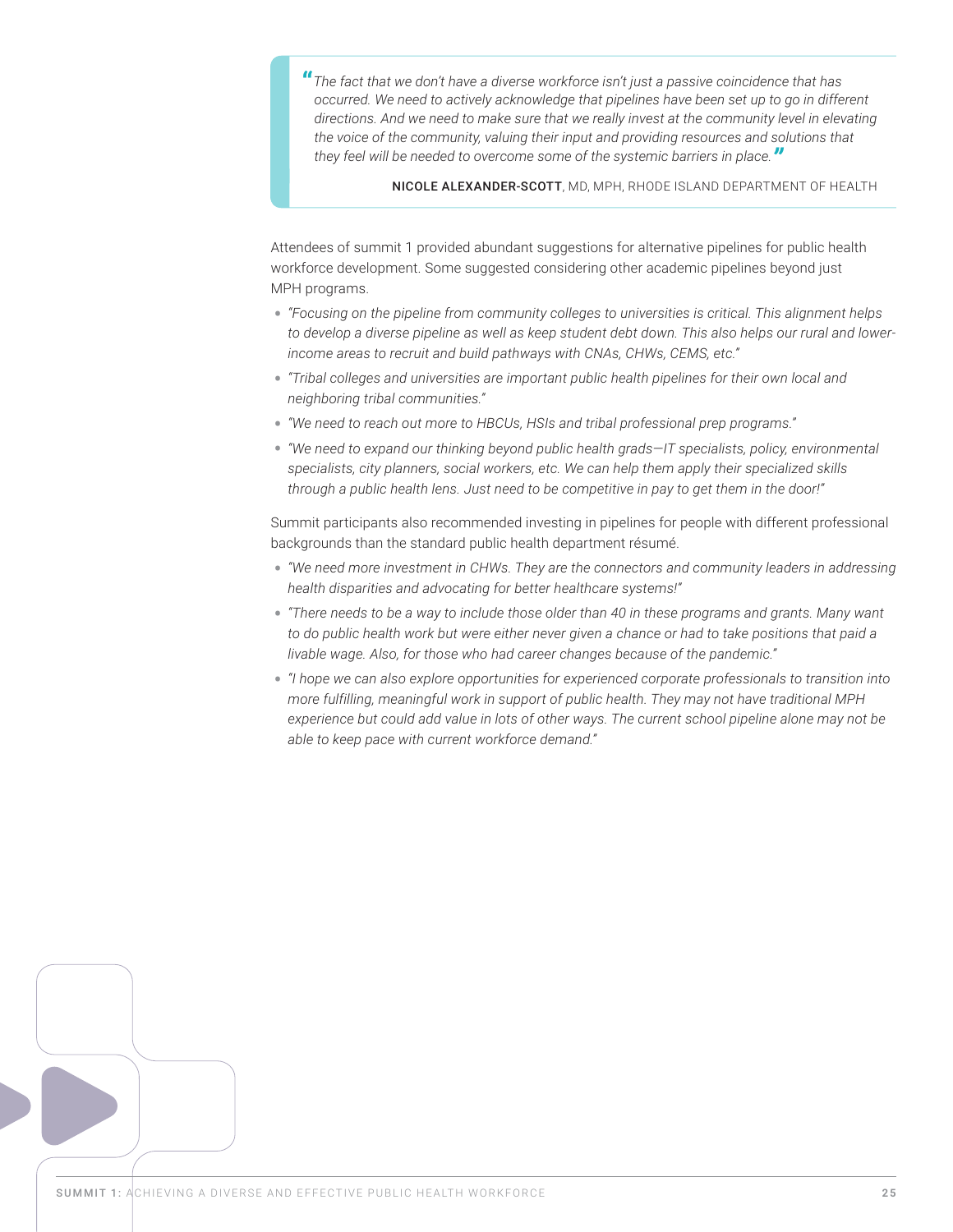# <span id="page-25-0"></span>Conclusion

The first virtual convening of the *Lights, Camera, Action: The Future of Public Health* National Summit Series brought together nearly 1,200 public health workers from across the United States. The first summit concentrated on the issue of public health workforce development.

## **LIGHTS: Inspiring Public Trust, Sustained Funding and Recruitment**

Guided by the resources referenced throughout this report, the field can reposition public health through unified messaging to rebuild public trust, advocate for sustained funding for the public health workforce and infrastructure and attract a new and diverse workforce. Key efforts in this work will involve framing public health as essential infrastructure, addressing the recent politicization of the field and introducing public health education early in schools.

Documenting the jobs and workforce that currently make up the field can be accomplished by conducting an updated enumeration of the public health workforce, clarifying the multisectoral and multidisciplinary nature of public health, emphasizing the community power-building function of public health and lifting up the key role that community health workers play in that work.

Last but not least, the field can communicate the universal value of public health to the public by featuring a variety of perspectives and diverse messengers, engaging legislators early and often and advocating for long-term, sustained funding for public health after the urgency of COVID-19 begins to subside.

## **CAMERA: Investing in Sustainability and Centering Equity**

Refocusing attention on investing in sustainability while centering equity will help public health attract and retain the diverse and effective workforce that is needed. Attracting and retaining this talent must start with a scientific approach to workforce development and planning that includes assessing what is working and what is not working and utilizing statewide commissions to engage diverse stakeholders in planning and preparing for the future of public health.

Modernizing public health human resources systems and infrastructure is fundamental to building a diverse and effective workforce. This work requires centering diversity, equity and inclusion; developing new pipelines and defining career pathways to attract and retain a diverse and talented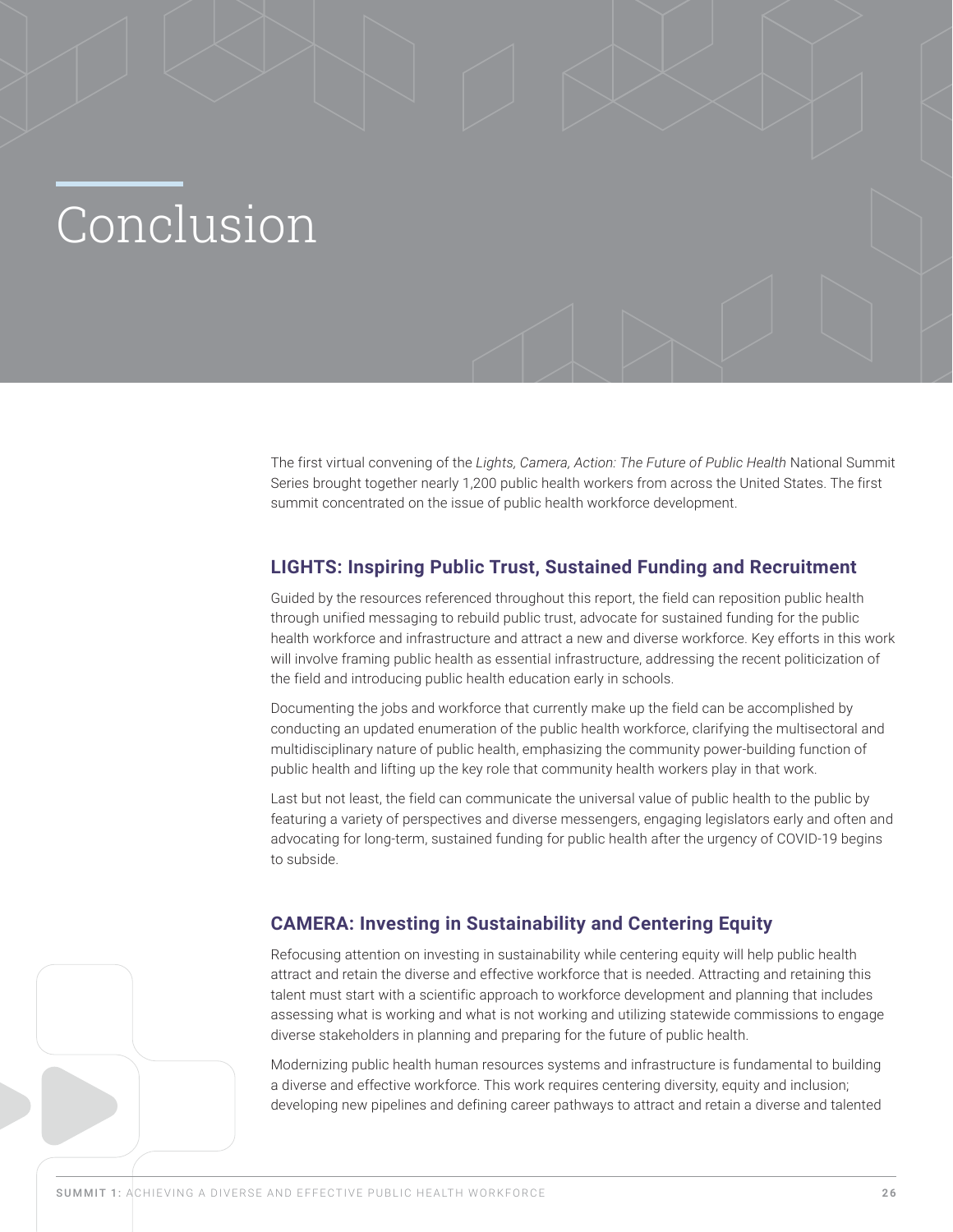<span id="page-26-0"></span>workforce; providing staff with needed resources and supports for their well-being and investing in fair and competitive salaries; advocating for changes to funding mechanisms that allow for longterm planning and sustainability; and providing targeted supports and funding to tribal and small local and rural health departments.

Developing approaches to working with intermediaries that support and strengthen public health infrastructure in the short and long term will be aided by defining the roles and functions of intermediaries and learning from recommendations and lessons that were shared during this summit.

## **ACTION: Building a Diverse and Inclusive Workforce**

In order to take action to build a diverse and inclusive public health workforce, it is critical to set explicit goals and targets for diversity, monitor and share progress, evaluate and readjust as needed to ensure accountability.

Building upon the unified messaging around the function and value of public health, the field must reevaluate the qualifications required for public health workforce candidates and reduce the "cost of entry" into the field. Reassessing public health job descriptions and competencies after COVID-19 will help determine how to be more flexible and welcome greater diversity by expanding thinking beyond the traditional academic public health pipeline.

Taken together, these efforts will provide an excellent pathway to recruit, hire and retain the diverse and effective workforce needed for public health to confidently and successfully face future health threats.

## **Themes for Action**

This summary report provides an overview of the feedback from the audience of summit 1, capturing a point in time of a very rich discussion with multiple partners. The following key themes emerged from the virtual convening as areas of potential action to move the field of public health forward toward achieving a more diverse and effective public health workforce:

- Advocating for sustained funding and infrastructure supports
- Establishing trust through increasing awareness of the work of public health
- Workforce planning and innovation through partnerships and statewide commissions
- Utilizing intermediaries to complement and strengthen public health capacity
- Providing targeted funding and supports to tribal partners and small local and rural health departments
- Developing new pipelines and career pathways
- Investing in competitive salaries and ongoing professional development
- Providing comprehensive supports for workers' mental health needs
- Creating accountable mechanisms to build a diverse, equitable and inclusive workforce

For more detailed recommendations for the future of public health, the cohosts and partners of this national summit series urge readers to review the reports that came out of the Bipartisan Policy Institute's bipartisan coalition, *[Public Health Forward: Modernizing the U.S. Public Health System](https://bipartisanpolicy.org/report/public-health-forward/)* and *[The Future of Public Health: A synthesis report for the field](https://drive.google.com/file/d/1hkHkzxSHCDZR--XSMraedDMWkZ_HtSJ1/edit)*.

### **Summit Evaluation and Upcoming Virtual Convenings**

The last poll conducted during the plenary asked attendees how effective the summit was in increasing their knowledge of solutions to build the public health workforce. No participants selected strongly disagree, and less than 10 percent provided a neutral response or selected disagree, while